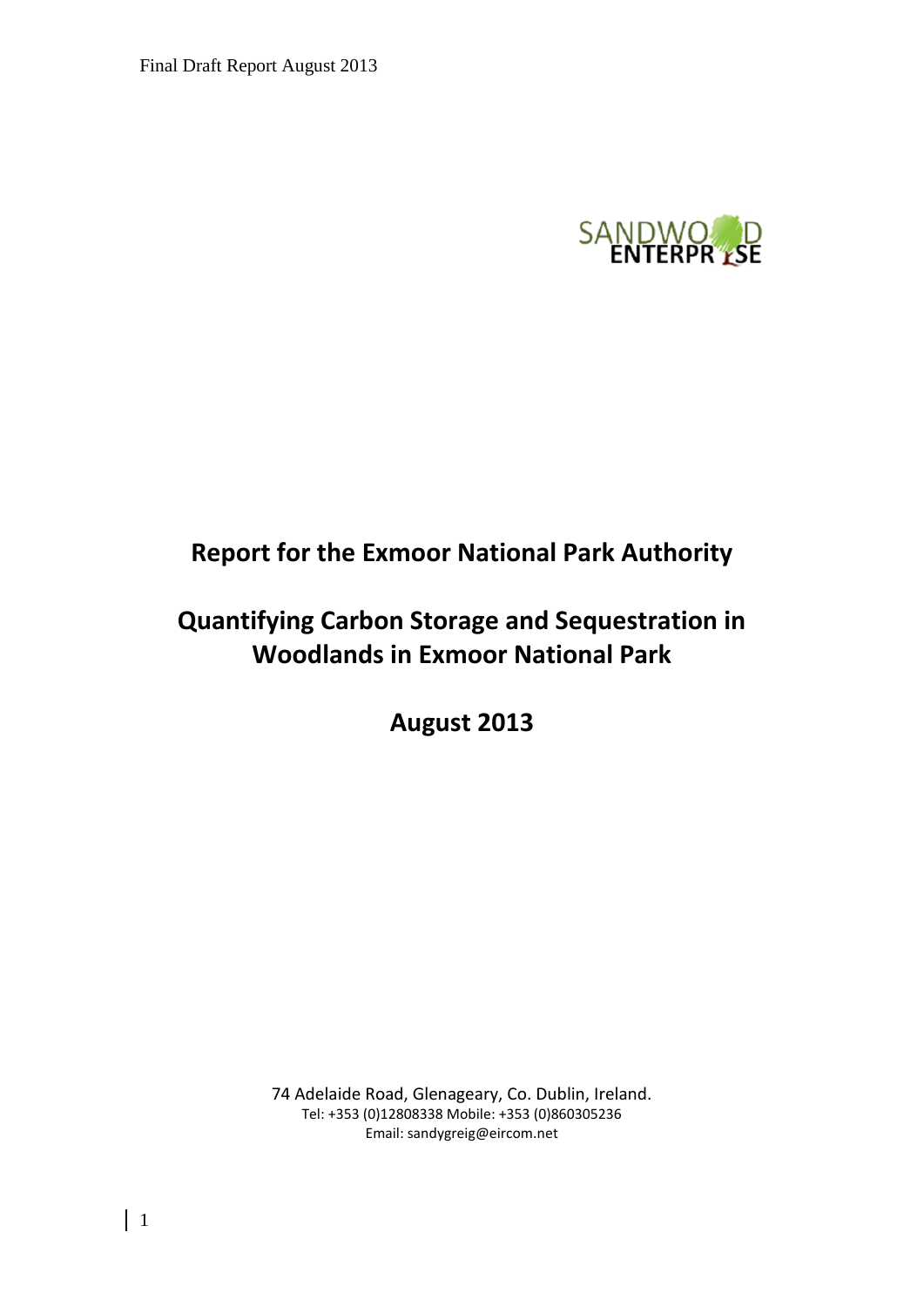# **Quantifying Carbon Stored in Woodlands in Exmoor National Park**

# **Executive Summary**

**1. The Forestry Commission National Woodland Inventory (1999) shows the area of woodland over 2 hectares in Exmoor National Park (ENP) as 8,331 hectares. A recent but incomplete inventory suggests that the area of woodland over 0.5 hectares is currently 9,300 hectares. From the 1999 inventory, 34% of the woodland is conifer and 66 % is broadleaved. Using the 1999 inventory data the following estimates of carbon storage, sequestration and emissions have been developed:**

- **4,183,840 tonnes of CO2 are currently stored in above and below ground tree biomass in the woodlands in ENP, of which 18% is in conifers and 82% in broadleaves. In addition just over 1 million tonnes of CO2 are stored in trees in hedgerows and free standing trees.**
- **Current sequestration in tree biomass amounts to 48,320 tonnes of CO2 per annum, of which 52% is in conifers and 48% in broadleaves.**
- **25,750 tonnes of CO2 are currently being removed in harvested wood products per annum. The current net annual sequestration (increase in tree biomass minus removals) is estimated as 3.7 tonnes of CO2 per hectare for conifers and 3.9 tonnes of CO2 per hectare for broadleaves.**
- **17,300 tonnes of CO2 is currently being added to the amount stored in finished wood products each year. In addition there is a "carbon gain" of 3,350 tonnes and 7,520 tonnes of CO2 from direct (woodfuel) and indirect fossil fuel substitution respectively.**
- **The net contribution to greenhouse gas emissions reduction from existing woodlands in the National Park is estimated at 50,230 tonnes of CO2 per annum. Of this 55% comes from conifers and 45% from broadleaves.**

**2. The net carbon gain of 50,230 tonnes of CO2 per annum equates to 14% of the total annual emissions within ENP. There is scope to improve the carbon performance of existing woodlands although it is beyond the remit of this report to estimate what a realistic target might be.** 

**2. Net carbon gains from 3 different woodland creation models appropriate to the National Park over a 100 year period were estimated as:**

- **Productive conifer – 1351 tonnes CO2**
- **Native broadleaf – 561 tonnes CO2**
- **Productive broadleaf – 1027 tonnes CO2**

**4. Assuming an equal mix of the 3 woodland creation models, a planting programme of 180 hectares per annum would generate net emission reductions of 1,760 tonnes of CO2 per annum. If this programme was continued for 20 years the long term emissions reduction would amount to 35,280 tonnes of CO2 per annum, some 10% of the current GHG emissions in the National Park.**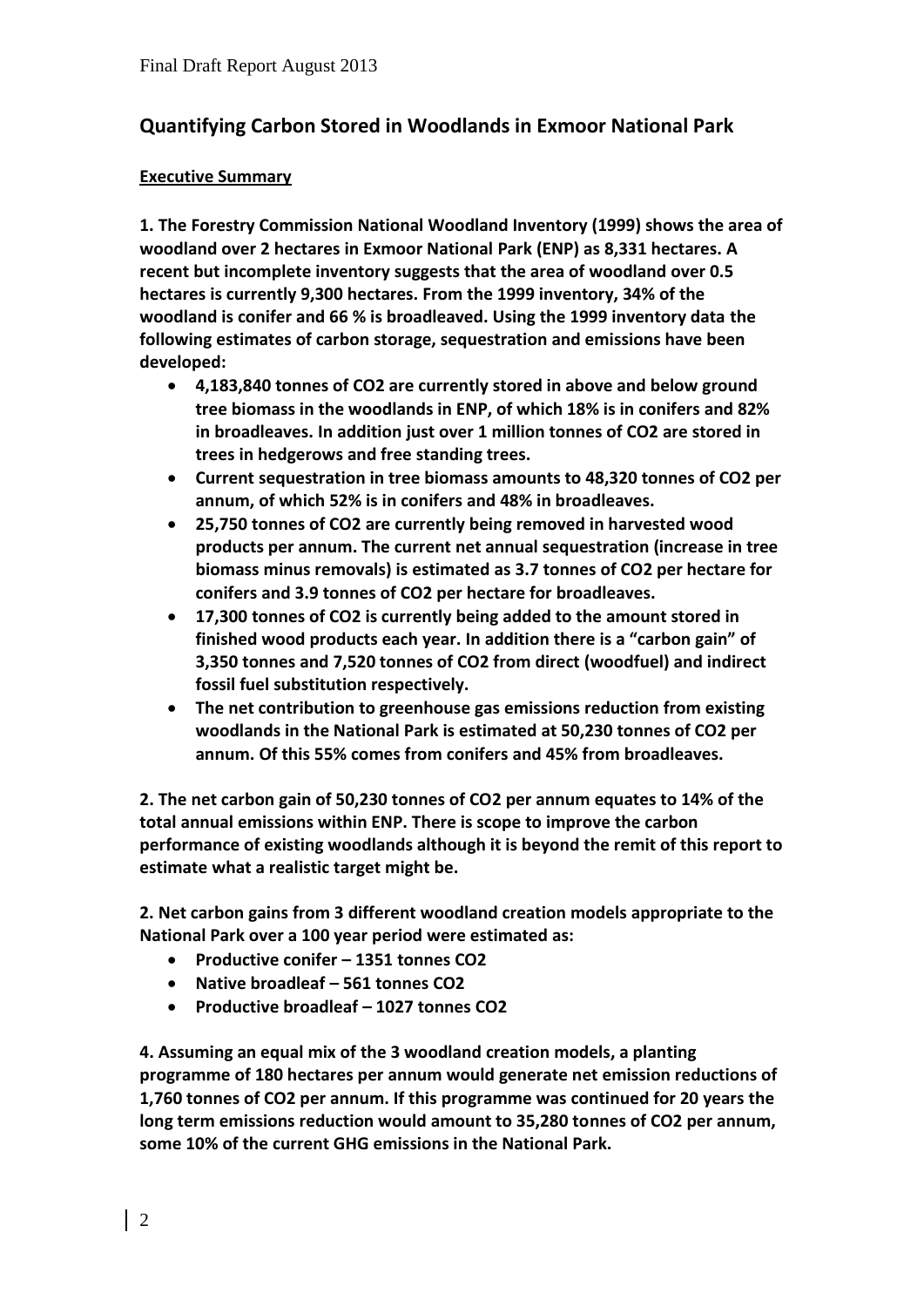# **Quantifying Carbon Stored in Woodlands in Exmoor National Park**

### **1. Purpose of the Report**

This report provides estimates of carbon storage, sequestration and emissions associated with the woodlands and woodland management in Exmoor National Park (ENP). The report was commissioned by the Exmoor National Park Authority to provide a clearer understanding of the amounts of carbon currently stored in ENP woodlands and the actual and potential role of existing and new woodlands in mitigating climate change through a reduction in net carbon emissions.

# **2. Background**

Climate change is widely seen as the greatest long-term challenge facing the world today. There is now overwhelming evidence that global mean temperatures are rising and that man-made emissions of greenhouse gases, primarily  $CO<sub>2</sub>$ , are the main cause. Forests and forest management have a vital role to play in man's response to climate change as growing trees absorb  $CO<sub>2</sub>$  from the atmosphere and store it as carbon. Conversely deforestation is estimated to account for between 10% and 20% of current global greenhouse gas emissions.

Policy makers and land managers need to know how their decisions impact on greenhouse gas sequestration and emissions. For forests and woodlands the starting point is to prepare a carbon account, looking at above and below ground carbon storage, and how these stores will change over time. With managed woodlands, emissions associated with forest operations and the amount of carbon removed during harvesting and subsequently stored as wood products need to be assessed. In addition an analysis should include the reduction in  $CO<sub>2</sub>$  emissions that result from the direct substitution of fossil fuels with (renewable) woodfuel and the indirect benefit from substituting high embedded energy construction materials, such as brick, concrete and steel, with wood.

The Exmoor National Park Authority has instigated a Carbon Neutral Exmoor programme which aims to transform Exmoor into a low carbon community. The programme includes an assessment of the current carbon balance of ENP and the identification of actions to achieve carbon neutrality by 2025. This report will help to identify and quantify the potential for new and existing woodlands to contribute to achieving this aim.

Footnote: There are generally considered to be six greenhouse gases (GHGs) contributing to climate change, all with different "global warming potential". OverallCO2 makes the largest contribution to global warming and GHG emissions are usually stated as "tonnes CO2 equivalent", shortened in this report to tCO2.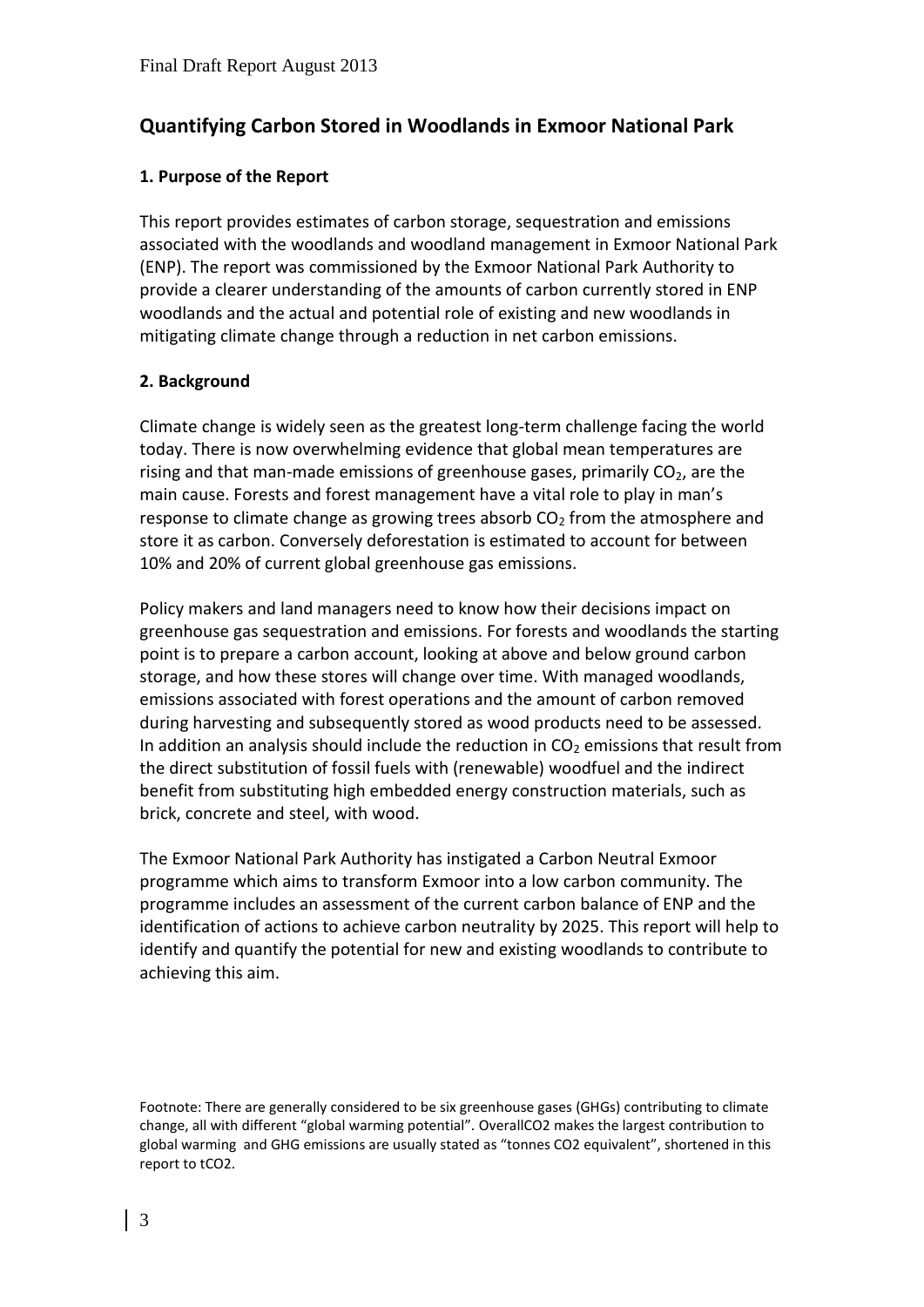# **3. Scope of the Report**

This report provides estimates of the following:

### **A. Existing woodlands**

- Amount of carbon stored in above and below ground tree biomass
- Annual sequestration of carbon in above and below ground tree biomass
- Annual removal of carbon in harvested wood products
- Annual addition to carbon stored in manufactured wood products from current production
- Annual carbon gain (reduced carbon emissions) resulting from construction timber replacing higher embedded energy materials (material substitution)
- Annual carbon gain from the production and use of woodfuel, substituting for fossil fuels (energy substitution)
- Annual emissions of carbon in woodland management operations including timber haulage
- Carbon gains/losses through changes in carbon stores, material substitution and energy substitution, net of operational emissions, for 10 and 20 years ahead

# **B. Hedgerows and non-woodland trees**

Amount of carbon currently stored in hedgerows and non-woodland trees

# **C. New woodlands**

 Potential carbon gains from 3 different types of new woodlands over a 100 year period, namely native broadleaf woodland, productive broadleaf woodland and conifer woodland

# **4. Data on woodlands in the Exmoor National Park**

The primary source of data on the existing woodlands in ENP used in this report is the Forestry Commission (FC) National Inventory of Woodlands and Trees (NIWT) which has a reference date of 1999. The NIWT estimate of the area of woodland over 2 hectares in ENP was 8,331 hectares. There are clearly limitations in using inventory data which is almost 15 years old particularly with conifer woodlands where there will have been significant felling and restocking. In addition there will have been some new planting and woodland development through natural regeneration since 1999, although this will not yet have a major effect on carbon storage and sequestration. Interim data from the new National Forest Inventory (NFI) indicates that there is currently 9,300 hectares of woodland over 0.5 hectares in ENP, 12% more than in 1999. However a detailed breakdown of woodland composition is not yet available with the NFI: when this data does become available there is a case for revisiting the estimates in this report.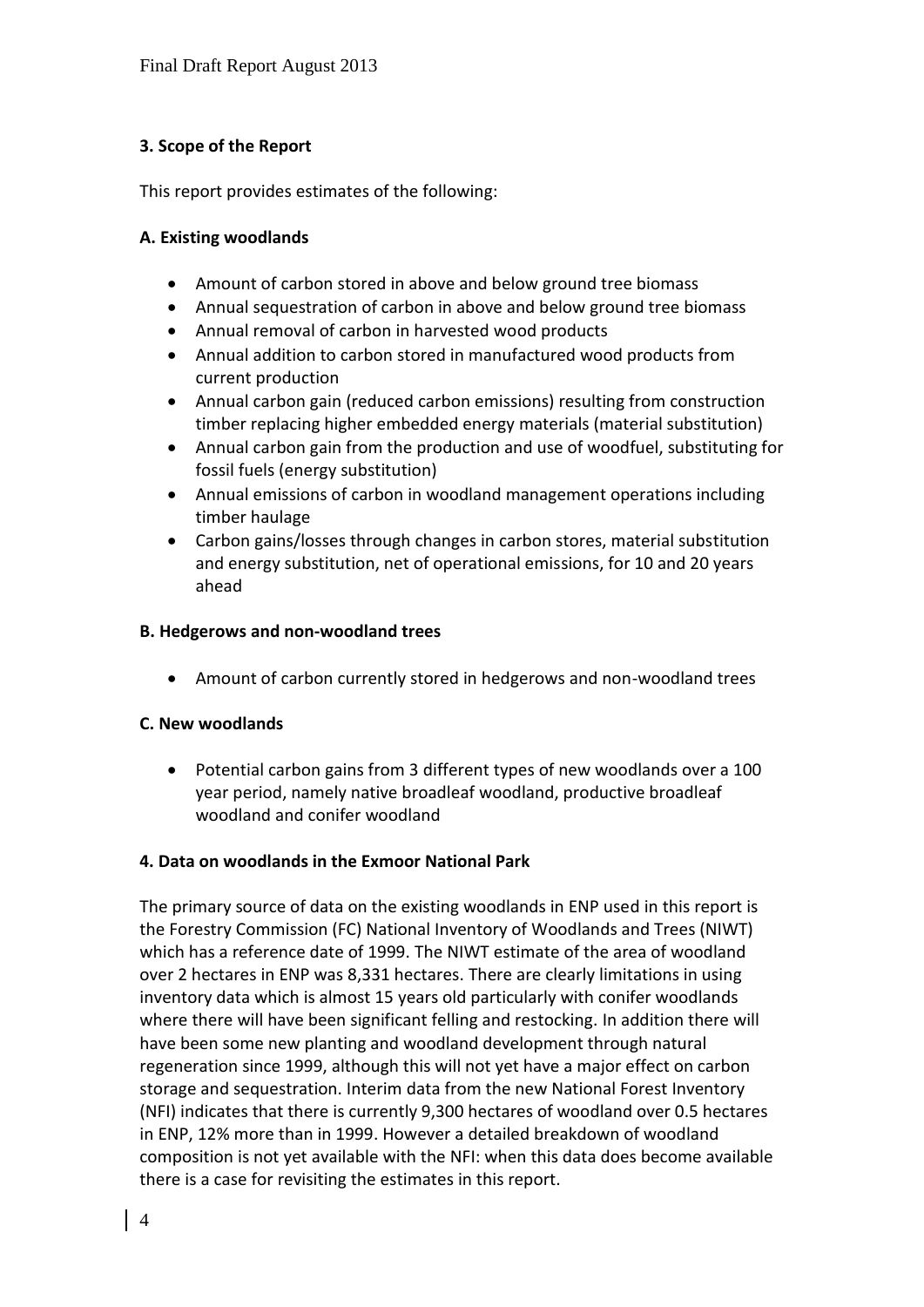The area of woodland in ENP by species group and age from the NIWT (1999) data is shown in Appendix 1. In order to bring this data up to the present date it has been assumed that all the conifers planted before 1960 will by now have been clear felled, with the exception of some pre-1900 stands which are known to still exist. The felled areas are assumed to have been restocked with the same species. It has been assumed that there has been no clear felling of broadleaved woodland. The adjusted NIWT figures are shown in Table 1 below:

| <b>Species</b>          | Age class (years) |           |       |                |                | Total          |             |      |
|-------------------------|-------------------|-----------|-------|----------------|----------------|----------------|-------------|------|
| Group                   | $0 - 20$          | $21 - 40$ | 41-60 | 61-80          | 81-110         | $111 -$<br>150 | Over<br>150 |      |
| Pines                   | 180               | 68        | 56    | $\mathbf 0$    | $\overline{0}$ | 34             | $\mathbf 0$ | 338  |
| Spruces                 | 360               | 652       | 100   | $\overline{0}$ | $\overline{0}$ | $\overline{0}$ | $\mathbf 0$ | 1112 |
| Larch                   | 213               | 112       | 416   | $\mathbf 0$    | 0              | 0              | $\mathbf 0$ | 741  |
| DF/OCs                  | 248               | 124       | 267   | $\overline{0}$ | $\overline{0}$ | 11             | 0           | 650  |
| Total<br>Conifers       | 1001              | 956       | 839   | $\Omega$       | $\overline{0}$ | 45             | $\mathbf 0$ | 2841 |
| Oak                     | $\overline{0}$    | 8         | 511   | 504            | 247            | 1783           | 154         | 3207 |
| SAB                     | 0                 | 106       | 743   | 224            | 151            | 33             | $\mathbf 0$ | 1257 |
| <b>OBs</b>              | 0                 | 113       | 70    | 252            | 375            | 164            | 52          | 1026 |
| Total<br><b>Broadls</b> | 0                 | 227       | 1324  | 980            | 773            | 1980           | 206         | 5490 |
| Overall<br>Total        | 1001              | 1183      | 2163  | 980            | 773            | 2025           | 206         | 8331 |

(All values are in hectares.  $DF =$  Douglas fir,  $OC =$  other conifers,  $SAB =$ sycamore/ash/birch, OB = other broadleaves.)

The total area of woodland over 2 hectares, using the 1999 data, is **8,331 hectares**, with 34% conifers and 66% broadleaves. Oak represents 38% of the total woodland area.

# **5. Carbon Stored in above and below ground tree biomass**

The estimates of the amount of carbon currently stored in above and below ground tree biomass in existing ENP woodlands are based on the NIWT 1999 data. They are shown by the main species groups and age classes in Appendix 2 and are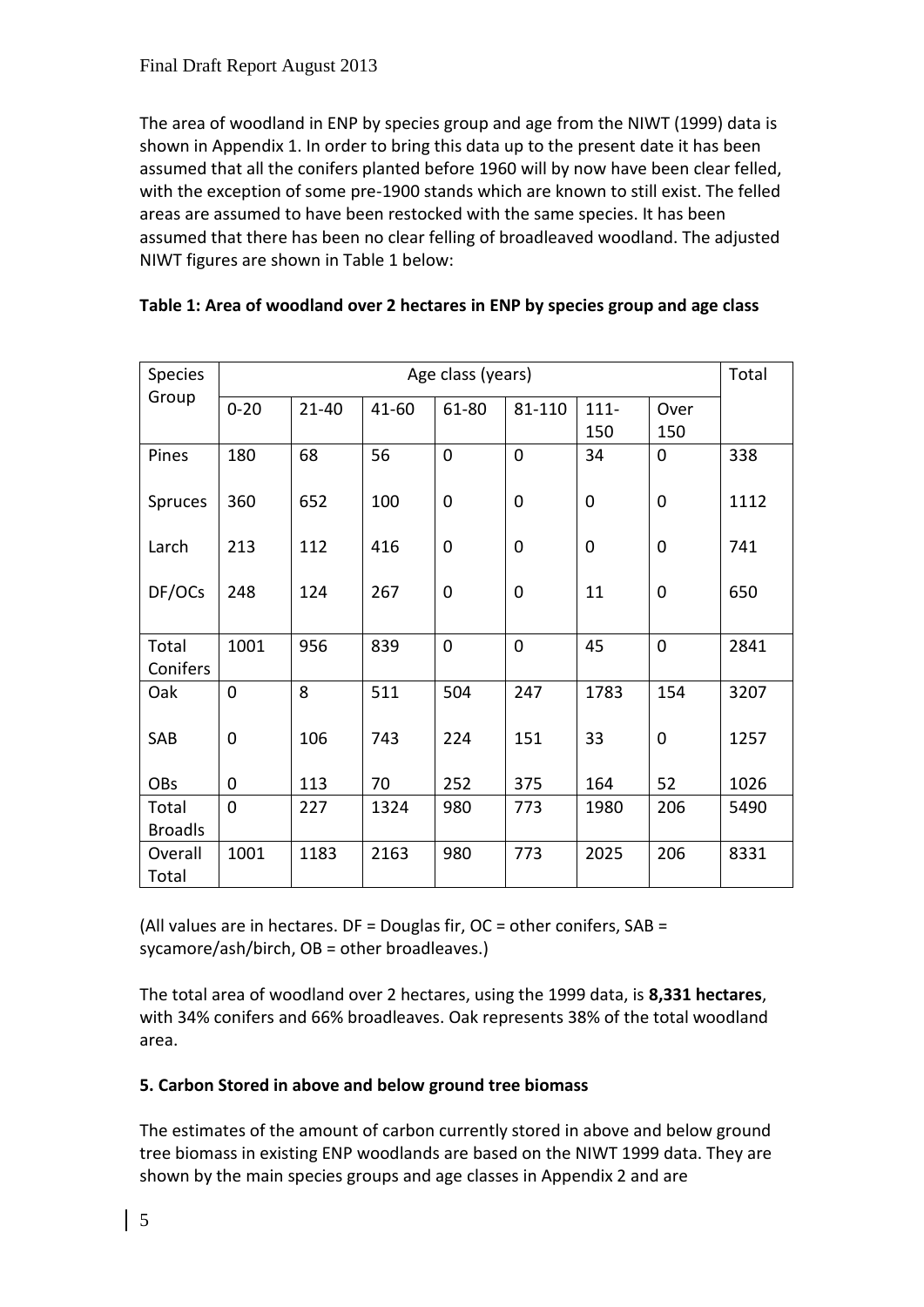summarised in Table 2 below. Notes on the assumptions on which the estimates are based are given in Appendix 2. The values for the amounts of carbon stored per hectare for a given species, yield class and age class are taken from FC Woodland Carbon Code Lookup Tables (Version 1.4) – see

<http://www.forestry.gov.uk/forestry/infd-8jue9t>Note that these tables do not separately show above and below ground carbon.

| Woodland     |                                       | Age class (years) |           |        |          |          |         |             | Total   |
|--------------|---------------------------------------|-------------------|-----------|--------|----------|----------|---------|-------------|---------|
| <b>Type</b>  |                                       | $0 - 20$          | $21 - 40$ | 41-60  | 61-80    | 81-110   | 111-150 | Over<br>150 |         |
| Conifer      | Area (ha)                             | 1001              | 956       | 839    | $\Omega$ | $\Omega$ | 45      | $\Omega$    | 2841    |
|              | Total C<br>(tCO <sub>2</sub> )        | 53626             | 286144    | 369586 |          |          | 32658   |             | 742014  |
| <b>Broad</b> | Area (ha)                             | $\mathbf 0$       | 227       | 1324   | 980      | 773      | 1980    | 206         | 5490    |
|              | <b>Total C</b><br>(tCO <sub>2</sub> ) |                   | 45002     | 625382 | 548128   | 506116   | 1544806 | 172394      | 3441828 |
| Total        | Area (ha)                             | 1001              | 1183      | 2163   | 980      | 773      | 2025    | 206         | 8331    |
|              | <b>Total C</b><br>(tCO <sub>2</sub> ) | 53626             | 331146    | 994968 | 548128   | 506116   | 1577464 | 172394      | 4183842 |

# **Table 2: Current carbon storage in tree biomass in ENP woodlands.**

The overall estimate is that there are currently **4,183,840 tonnes of CO2** stored in above and below ground tree biomass in the existing ENP woodlands, of which 18% is in conifer woodlands and 82% is in broadleaved woodlands. The conifer woodlands currently store 261 tonnes CO2 per hectare and the broadleaved woodlands 627 tonnes CO2 per hectare. Just over 50% of the total carbon is stored in oak. It should be noted that, given the increase in woodland area between 1999 and 2013, the above figures will be an underestimate.

# **The values in Appendix 2 are shown in the charts below.**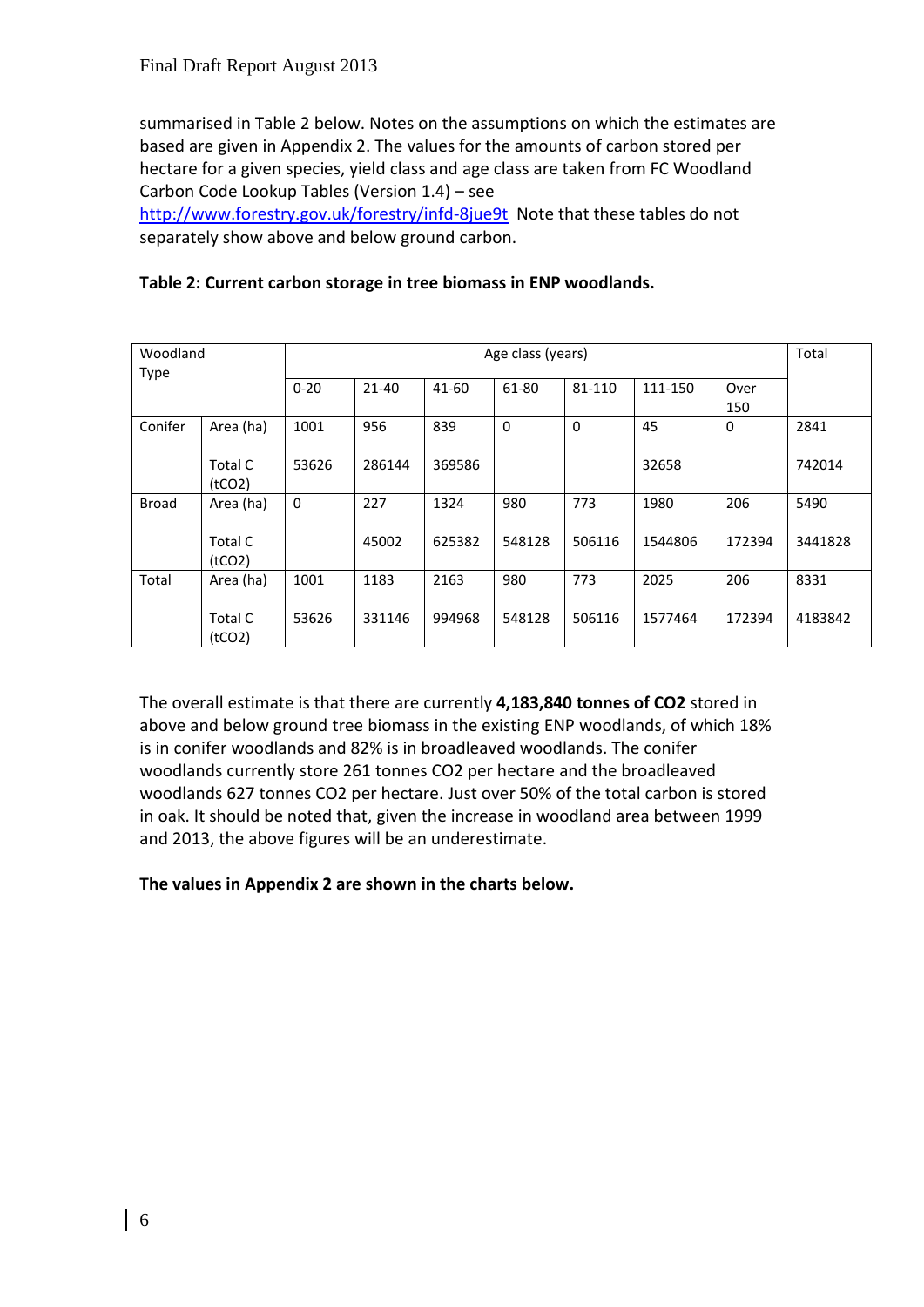

#### **Carbon Storage in Exmoor NP Woodlands by Species Group**





### **6. Carbon Sequestration in above and below ground tree biomass**

The estimate of current annual sequestration in above and below ground tree biomass in existing ENP woodlands is shown in Appendix 3 and summarised in Table 3 below.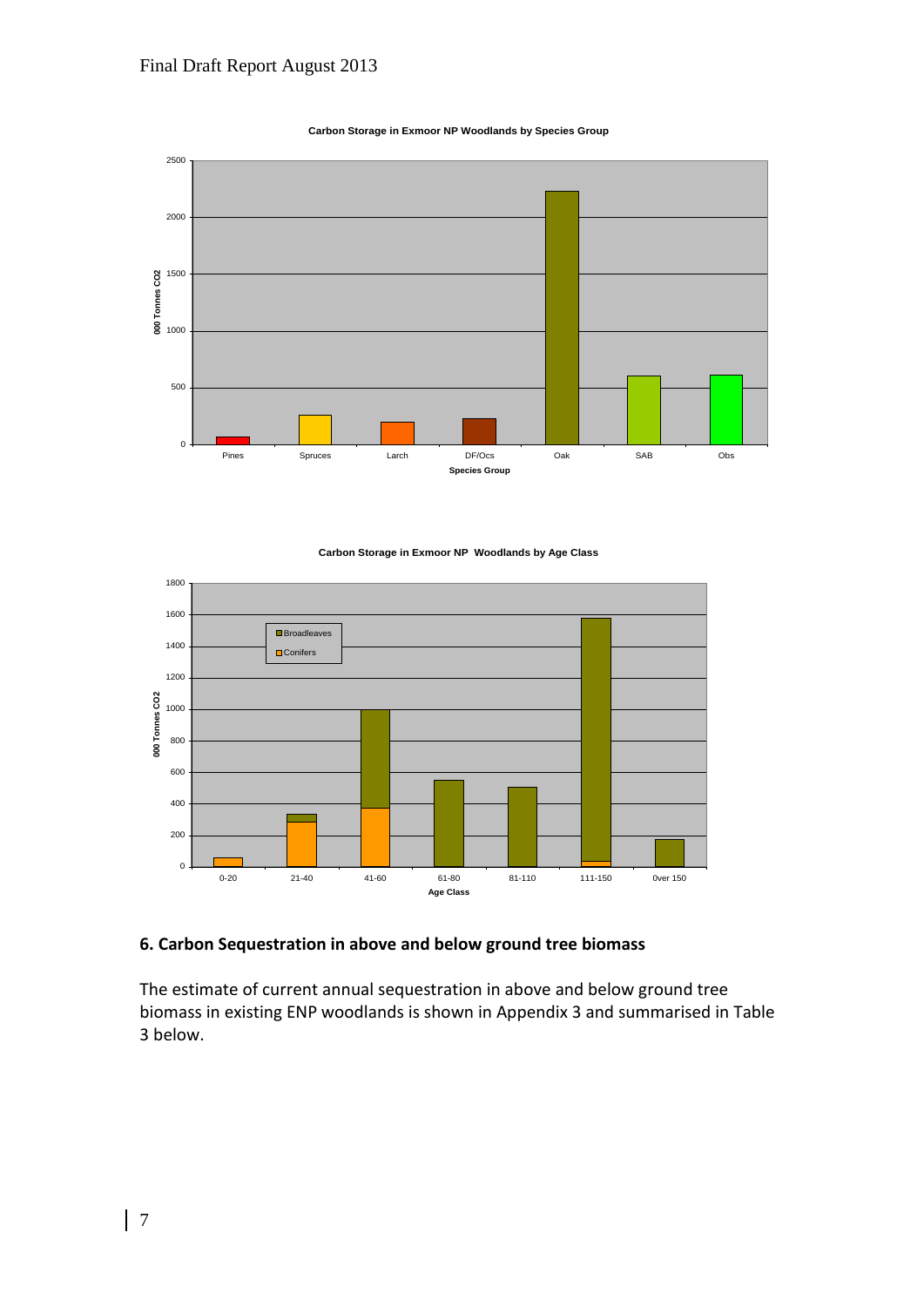| Woodland     |                                  | Age class (years) |           |       |             |          |         |             | Total |
|--------------|----------------------------------|-------------------|-----------|-------|-------------|----------|---------|-------------|-------|
| <b>Type</b>  |                                  | $0 - 20$          | $21 - 40$ | 41-60 | 61-80       | 81-110   | 111-150 | Over<br>150 |       |
| Conifer      | Area (ha)                        | 1001              | 956       | 839   | $\mathbf 0$ | $\Omega$ | 45      | 0           | 2841  |
|              | Total seq<br>(tCO <sub>2</sub> ) | 11240             | 9339      | 4574  |             |          | 45      |             | 25198 |
| <b>Broad</b> | Area (ha)                        | $\mathbf 0$       | 227       | 1324  | 980         | 773      | 1980    | 206         | 5490  |
|              | Total seq<br>(tCO <sub>2</sub> ) |                   | 3784      | 8616  | 4037        | 2542     | 3877    | 263         | 23119 |
| Total        | Area (ha)                        | 1001              | 1183      | 2163  | 980         | 773      | 2025    | 206         | 8331  |
|              | Total seg<br>(tCO <sub>2</sub> ) | 11240             | 13123     | 13190 | 4037        | 2542     | 3922    | 263         | 48317 |

# **Table 3: Current annual carbon sequestration in tree biomass in ENP woodlands**

The overall estimate is that the existing woodlands in the ENP are currently sequestering **48,320 tonnes of CO2 per annum**, of which 52% is in conifer woodlands and 48% is in broadleaved woodlands. The conifer woodlands are currently sequestering 8.9 tonnes of CO2 per hectare annually and the broadleaved woodlands 4.2 tonnes of CO2 per hectare annually.

# **7. Annual removal of carbon in harvested wood products**

There are no reliable statistics on the amount of wood harvested annually from the woodlands in ENP. After discussion with various woodland managers it has been assumed that all conifer crops are thinned and clear felling takes place at age 60. For broadleaves the assumption is that 20% of the crops are thinned and that there is no clear felling. The estimates of annual removals of harvested wood products, both in terms of volume (m3) and carbon (tonnes CO2), are shown in Appendices 4 and 5. A summary of these appendices is shown in Table 4 below:

# **Table 4. Summary of annual removals in harvested wood products**

| Woodland type      | Removals    |               |  |  |
|--------------------|-------------|---------------|--|--|
|                    | Volume (m3) | Carbon (tCO2) |  |  |
| Conifer            | 32,741      | 23,330        |  |  |
| <b>Broadleaved</b> | 2,391       | 2,418         |  |  |
| Totals             | 35,132      | 25,748        |  |  |

The figures above indicate that currently some **25,750 tonnes of CO2** are removed from ENP woodlands each year. This amounts to 8.2 tonnes of CO2 per hectare of conifers and 0.44 tonnes of CO2 per hectare of broadleaves. The net annual sequestration in ENP woodlands can be estimated as 48,320 tonnes CO2 (Table 3)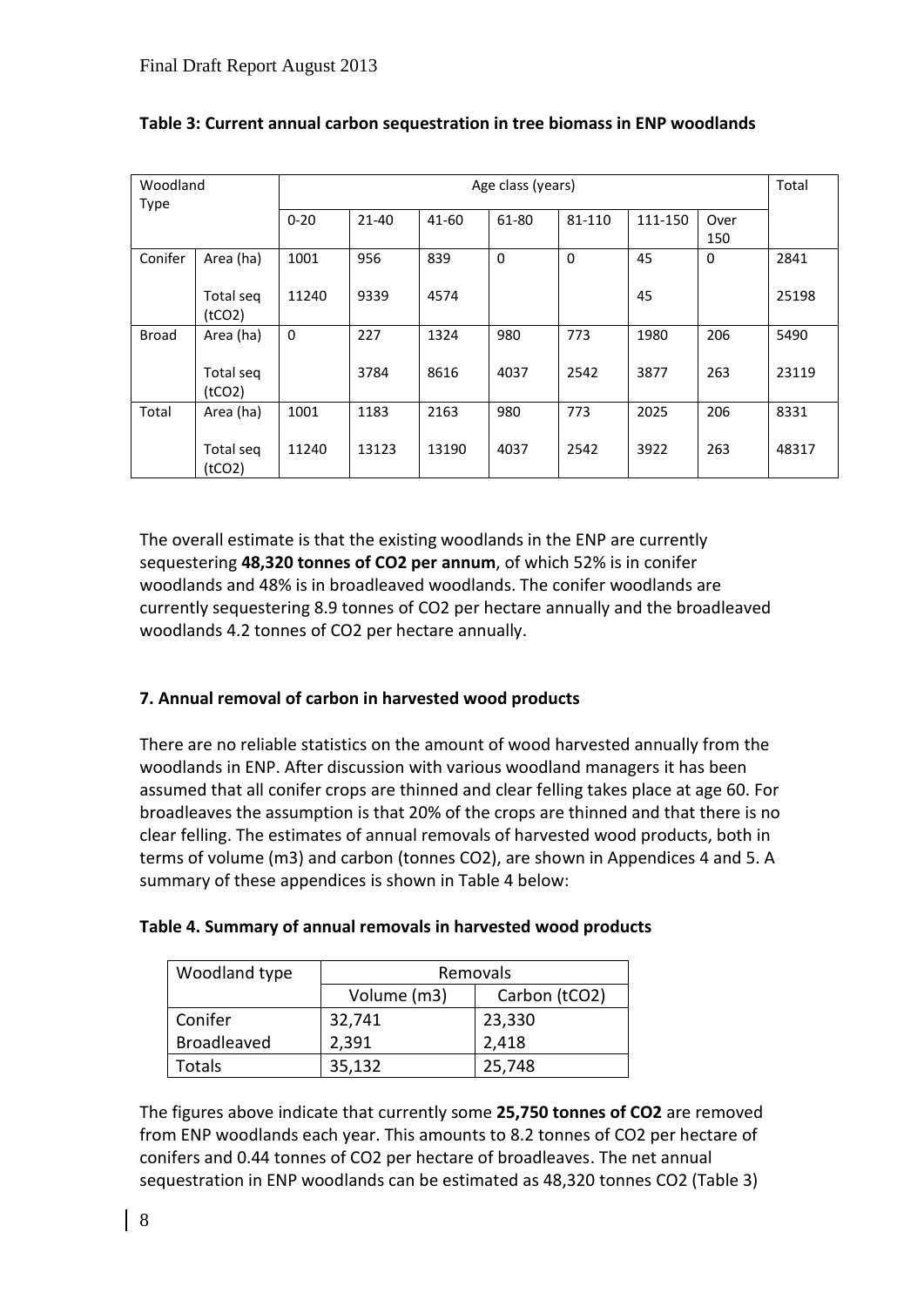less 25,750 tonnes CO2 (Table 4), i.e. **22,570 tonnes CO2.** This represents an annual net sequestration of 3.7 tonnes CO2 per hectare of conifers and 3.9 tonnes CO2 per hectare of broadleaves. Carbon removal in conifers is around 93% of annual sequestration, while carbon removal in broadleaves is around 10% of annual sequestration. These estimates should be treated with some caution as they are based on a number of significant assumptions. They could be improved by using the NFI data on woodland areas and composition when it becomes available, and by conducting a more detailed survey of annual harvesting programmes.

# **8. Annual addition to carbon stored in wood products**

This estimate requires assumptions to be made on the wood products produced from the current harvesting programmes in the ENP. The following estimates of current product mix are the result of discussions with various woodland managers and sawmillers active in the area. Products which comprise a carbon store are taken here to be those with a life expectancy of at least 20 years. Note that at the end of a product's life there may still be a carbon gain if the product is recycled or used as a fuel. The product mix for conifer production is shown in Table 5 below.

| Product           |        | Diameter class | Comments         |
|-------------------|--------|----------------|------------------|
|                   | 7-18cm | Over 18cm      |                  |
| Sawlog            | 30     | 80             | Carbon stored    |
| Wood based panels | 20     | 20             | Carbon stored    |
| Round fencing     | 20     |                | Carbon stored    |
| Woodfuel          | 30     |                | No carbon stored |
| Total %           | 100    | 100            |                  |

# **Table 5. Product mix for conifer production (%)**

For the material going to a sawmill a 60% recovery is assumed, with 70 % of the production going to construction timber, 15% to sawn fencing, and 15% to pallets and packaging. It is assumed that of the 40% sawmill residues, 50% goes to wood based panels, 40% is used as fuel and 10% goes to mulch and animal bedding.

For broadleaves it is assumed that all material less than 18cm diameter goes to woodfuel and 80% of the material over 18cm diameter goes to sawmills with 20% to woodfuel. The assumed sawmill recovery is 60% with all the residues going to woodfuel. Half of the sawnwood output goes to furniture and half to construction, both of which are carbon stores.

The annual addition to the amount of carbon stored in wood products has been calculated from the annual volume of conifers and broadleaves harvested (Appendices 4 and 5) and the product mix and carbon storage assumptions above. The results are shown in Table 6 below.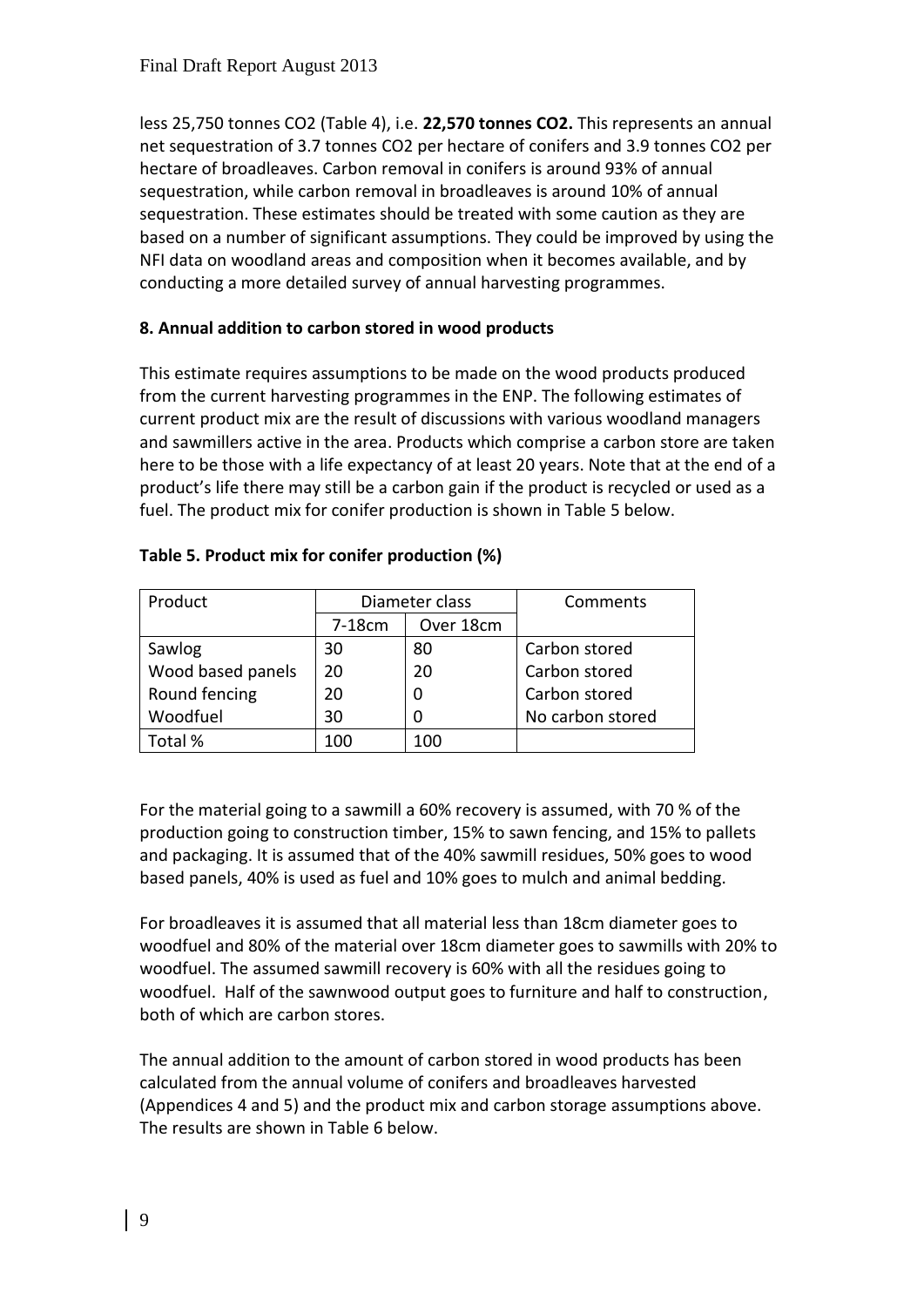| <b>Woodland Type</b> |                           | Annual Production (m3) |           | Total addition to |
|----------------------|---------------------------|------------------------|-----------|-------------------|
|                      |                           | 7-18cm                 | Over 18cm | C store (tCO2)    |
| Conifer              | Vol $(m3)$                | 11599                  | 21142     |                   |
|                      | % to C store              | 61                     | 77        |                   |
|                      | tCO <sub>2</sub> to store | 4670                   | 12047     | 16717             |
| <b>Broadleaf</b>     | Vol(m3)                   | 1208                   | 1183      |                   |
|                      | % to C store              |                        | 48        |                   |
|                      | tCO <sub>2</sub> to store | 0                      | 579       | 579               |
| Total                |                           | 4670                   | 12626     | 17296             |

# **Table 6. Annual addition to carbon stored in wood products**

The total addition to carbon stored in wood products is therefore estimated at **17,300 tonnes of CO2** per annum.

# **9. Annual carbon gain from material substitution**

Using the annual production estimates in Appendices 4 and 5 and the product mix assumptions in Section 8 above, results in an estimate of some 8,565m3 of conifer and 284m3 of broadleaved timber going into construction use each year. A report by the International Institute for Environment and Development (2004) and other sources suggest that substituting a cubic metre of wood for other high embedded energy construction materials such as concrete and brick, saves between 0.7 and 1.0 tonnes CO2. In the UK where only around 25% of new houses are timber framed it seems reasonable to claim this potential substitution gain for construction timber. Using a figure of 0.85, midway between 0.7 and 1.0, produces an overall material substitution gain (additional to carbon storage in Section 7) from current ENP woodland production of **7,520 tonnes of CO2** per annum. It should be noted that this figure is dependant on a number of assumptions and should be regarded as at best a rough estimate. It also does not allow for the possibility that other products such as fencing, pallets, wood based panels and furniture may be substituting for non-wood products with higher embedded energy.

# **10. Annual carbon gain from woodfuel**

The use of wood as a fuel, assuming that it comes from sustainably managed woodland, provides a carbon gain through direct substitution of fossil fuels. Using the annual production values in Appendices 4 and 5, and the product mix and sawmill recovery and residue use values in Section 8 above, results in an estimate of 6,743m3 of conifer and 1,832m3 of broadleaved wood going to woodfuel per annum. The FC publication "Woodfuel Meets the Challenge" indicates that conifers and broadleaves generate 5.0GJ and 6.3GJ of energy per m3 respectively (at 27% moisture content). Using these values and assuming that woodfuel is carbon neutral and is substituting for fossil based fuels releasing 356kg CO2 per MWh, the carbon gain is **2,210 tonnes of CO2** per annum from conifer woodfuel and **1,140 tonnes of CO2** per annum from broadleaved woodfuel.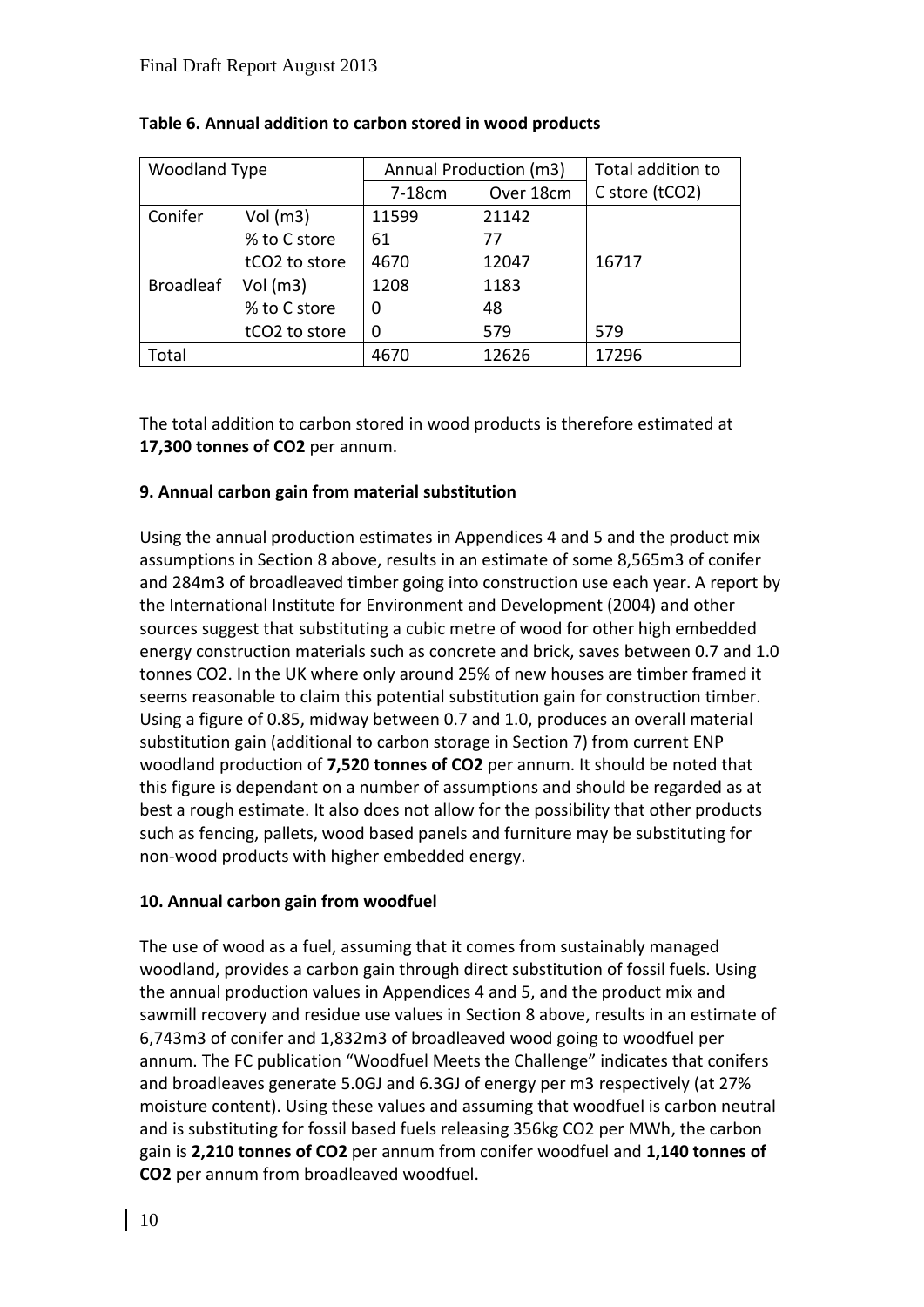# **11. Annual emissions of carbon in woodland management operations**

The FC Woodland Carbon Code Look-up Tables provide values for emissions of carbon in thinning operations, although it is not clear exactly how these values have been derived. A study of carbon emissions from forest operations in Kielder Forest (Greig, Scottish Forestry 2010) indicates the following levels of emissions, mainly from vehicle fuel use:

|  | Harvesting operations | 1.6 kg C per m3 |
|--|-----------------------|-----------------|
|--|-----------------------|-----------------|

- Timber haulage 1.4 kg C per m3
- Forest management operations 3.4 kg C per ha
- Management/operator travel 1.7 kg C per ha
- Road construction/maintenance 0.4 kg C per m3

It seems reasonable to apply these emission factors to the ENP conifer woodlands as the forest management operations are broadly similar. The totals from the above data are 3.4 kg carbon (12.5 kg CO2) per m3 for harvesting, roads and haulage and 5.1 kg carbon (18.7 kg CO2) per hectare for the other elements. Using these emission factors the total annual emission of carbon from the management of the conifer woodlands is 462 tonnes of CO2. Assuming that only 20% of the broadleaf woodland area is actively managed and using the 12.5 kg CO2/m3 the annual emissions for the broadleaved woodland is 50 tonnes of CO2. Total emissions for woodland management operations in the ENP are therefore estimated at **510 tonnes of CO2** per annum. The ratio of sequestration in tree biomass to emissions is around 95:1. It should be noted that these estimates do not include emissions from the manufacture of wood products.

# **12. A note on soil carbon**

No attempt has been made in this report to calculate the quantity of carbon stored in the soil. There is very little data on soil carbon levels for different soil types under different types and ages of forest in the UK and any estimates would be very speculative. A report on carbon stores in Kielder Forest (Greig, Scottish Forestry 2010) indicates that soil carbon levels are likely to average between 520 and 700 tonnes of carbon per hectare. Using these values, the quantity of carbon stored in the ENP woodland soils would be between 1.05 and 1.4 times the quantity stored in the tree biomass. The amount of carbon stored in the soil can be reduced by forest operations which disturb significant volumes of soil, such as cultivation and destumping. On the other hand soil carbon levels tend to increase over time under woodland cover provided there is little soil disturbance.

# **13. Summary of carbon stores, sequestration, gains and emissions**

Table 7 below summarises the estimates provided in the preceding sections of this report as a woodland carbon current account.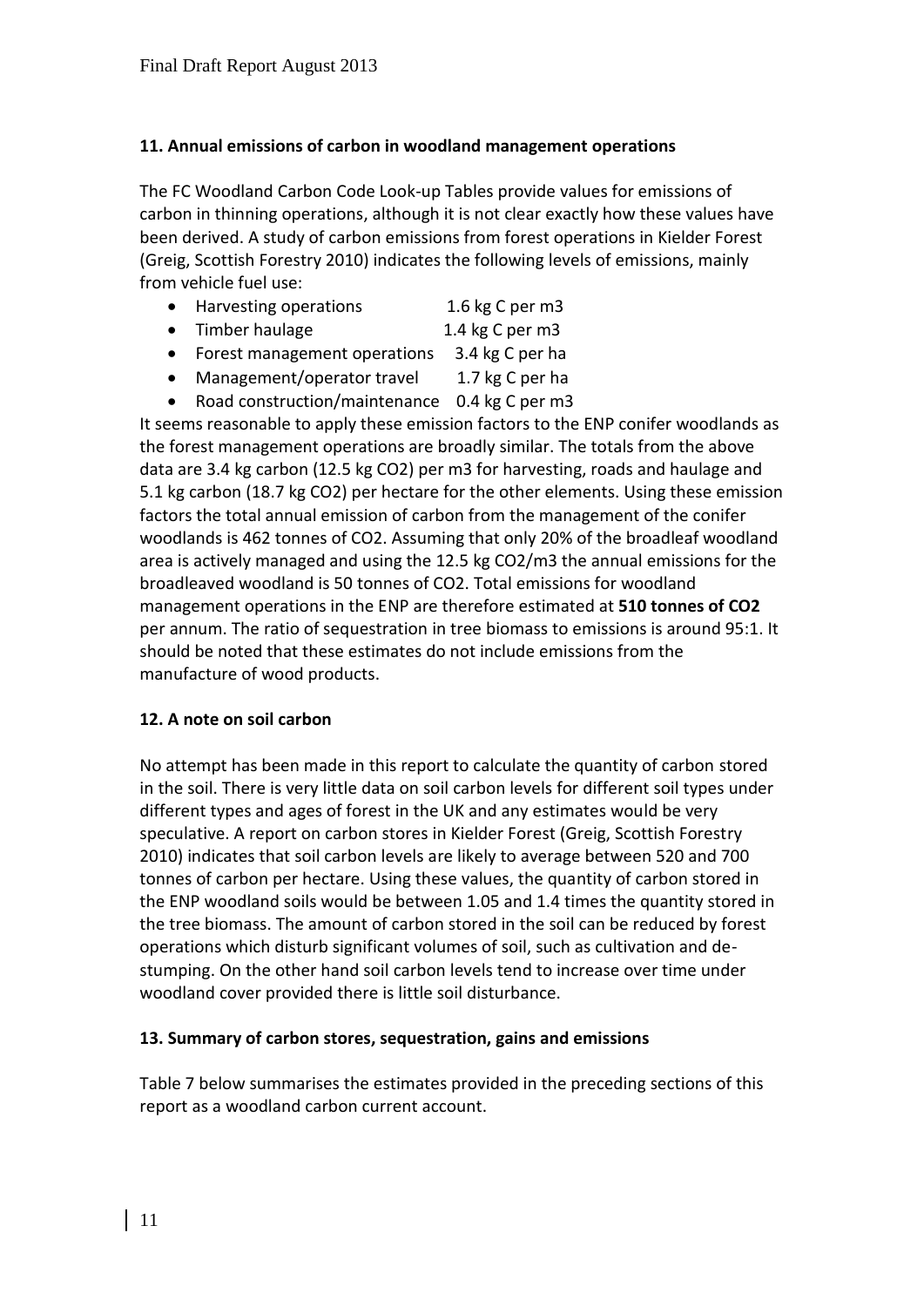| Item                            | <b>Conifers</b> | <b>Broadleaves</b>  | <b>Total</b>        | <b>Notes</b>      |
|---------------------------------|-----------------|---------------------|---------------------|-------------------|
|                                 | (tCO2)          | (tCO <sub>2</sub> ) | (tCO <sub>2</sub> ) |                   |
| Area (ha)                       | 2,841 ha        | 5,490 ha            | 8,331 ha            | Table 1           |
| 1. Stored in tree biomass       | 742,010         | 3,441,830           | 4,183,840           | Table 2           |
| 2. Annual sequestration         | 25,200          | 23,120              | 48,320              | Table 3           |
| 3. Removed in HWP               | 23,330          | 2,420               | 25,750              | Table 4           |
| 4. Added to WP CO2 store        | 16,720          | 580                 | 17,300              | Table 6           |
| 5. Material subst. CO2 gain     | 7,280           | 240                 | 7,520               | <b>Section 9</b>  |
| 6. Woodfuel CO2 gain            | 2,210           | 1,140               | 3,350               | <b>Section 10</b> |
| <b>7. Operational emissions</b> | 460             | 50                  | 510                 | <b>Section 11</b> |
| Net CO2 gain/annum              | 27,620          | 22,610              | 50,230              |                   |
| Net CO2 gain/ha/annum           | 9.7             | 4.1                 | 6.0                 |                   |

|  |  | Table 7: Summary annual carbon account for the ENP woodlands |
|--|--|--------------------------------------------------------------|
|--|--|--------------------------------------------------------------|

Notes: HWP = harvested wood products, WP = wood products Net CO2 gain =  $2 + 4 + 5 + 6$  minus  $(3 + 7)$ 

These values are shown in chart form below: note that Net Tree Sequestration is the annual sequestration in tree biomass less removals in harvested wood products.



#### **Annual Carbon Gains in Exmoor NP woodlands**

The main source of carbon gain in broadleaves is sequestration in tree biomass whereas for conifers it is carbon storage in wood products and material substitution. This is because of the far higher levels of harvesting in conifer woodlands. Overall conifers are generating over twice as great a carbon gain on a per hectare basis.

# **14. Carbon gains over the next 10 and 20 years**

Carbon gains over a period into the future can be estimated by summing:

• increase in carbon stored in tree biomass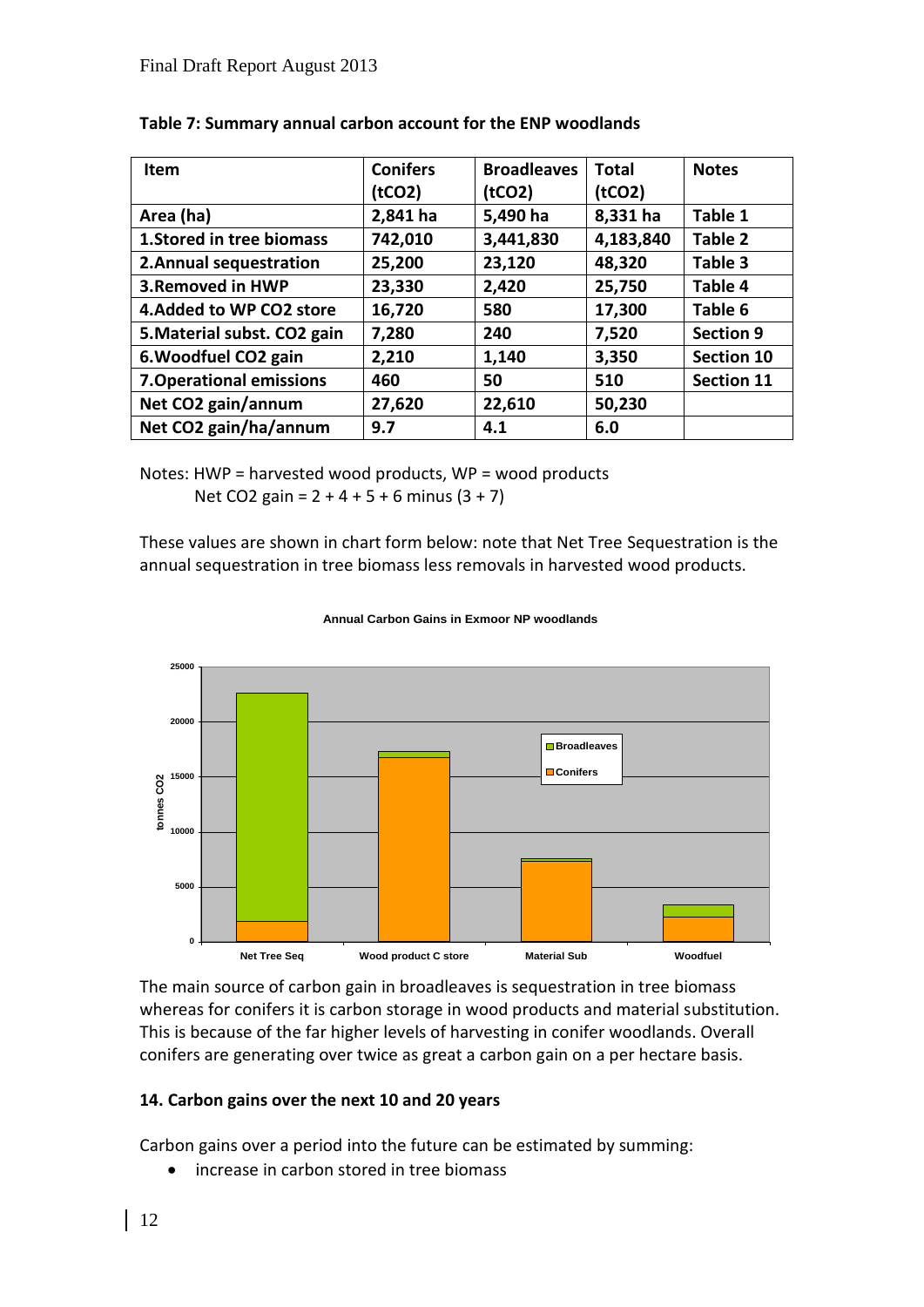- addition to carbon stored in wood products
- carbon gain through material substitution
- carbon gain through woodfuel
- minus operational carbon emissions

Ideally the estimates would be based on a reasonable understanding of the planned harvesting programmes over the next 10 and 20 years. With woodland properties where felling and restocking intentions are planned and mapped over the next 20 years in forest design plans, it would be possible to construct estimates in this way, although there is no certainty that the plans would be followed. The difficulty is compounded by the fact that NIWT is now almost 15 years old and the estimate of the current tree biomass carbon store is inevitably somewhat inaccurate. The NFI and associated production forecasts will provide an opportunity to significantly improve the estimates.

Given these difficulties the approach taken in this report has been to project forward the annual net sequestration rates set out in Table 7. Constructing the estimates in this way requires the assumption that annual sequestration, removals of harvested wood products and product mix remain as at present. This seems reasonable for broadleaved woodland where there is unlikely to be a substantial increase in active management (particularly clear felling) and the growth rates do not decline rapidly with age. The estimates for conifer woodland will be less robust as there is likely to be substantial clear felling over the next two decades. Noting these caveats the estimates are given in Table 8 below.

|                                   | Woodland type |                    |         |  |  |
|-----------------------------------|---------------|--------------------|---------|--|--|
|                                   | Conifer       | <b>Broadleaved</b> | Total   |  |  |
| Area (hectares)                   | 2,841         | 5,490              | 8,331   |  |  |
| Net CO2 gain (tCO2/ha/annum)      | 8.9           | 4.2                | 5.8     |  |  |
| Net CO2 gain over 10 years (tCO2) | 252,850       | 230,580            | 483,430 |  |  |
| Net CO2 gain over 20 years (tCO2) | 505,700       | 461,160            | 966,860 |  |  |

### **Table 8: Estimate of carbon gains over the next 10 and 20 years**

### **15. Carbon gains from bringing neglected woodland into management**

It is apparent that nearly all the conifer woodlands in the Exmoor National Park are actively managed. However the majority of broadleaved woodlands are not currently being managed, at least in the sense of regular harvesting of wood products. The question arises as to the potential carbon gains that could accrue from bringing these "neglected" broadleaved woodlands into management.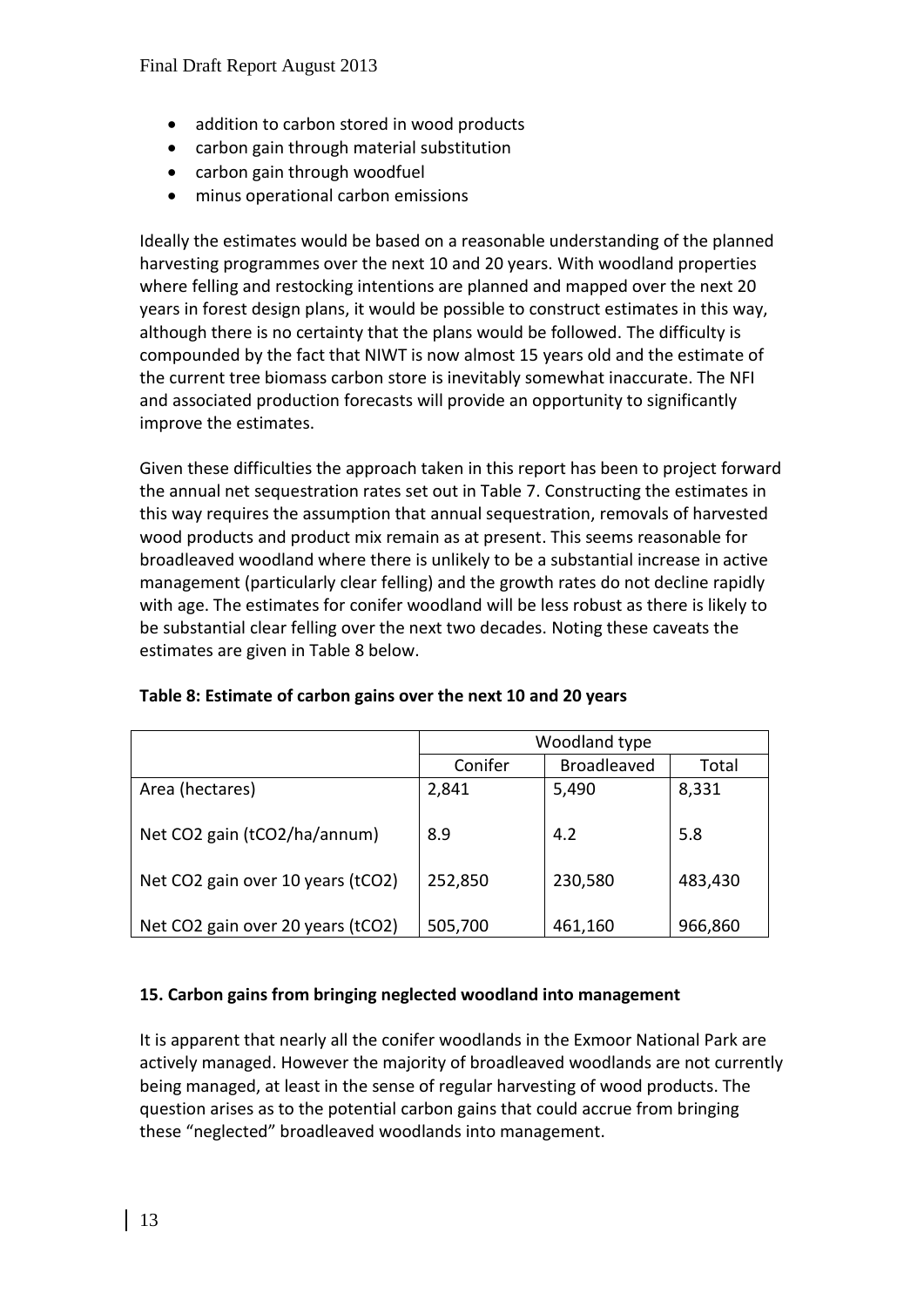Bringing neglected woodlands into management would result in increased carbon being stored in wood products and carbon gains through direct and indirect fossil fuel substitution. However this would be balanced by a lesser amount of carbon being stored in tree biomass, some carbon emissions from management operations and probably reduced carbon storage in the litter and soil. Given the number of uncertainties and the limitations of the FC models it would be unwise to attempt to quantify the carbon gain (or loss) without knowing more about the woodlands in question. A key factor would be the current stocking levels in neglected woodlands in the ENP: if the woodlands are understocked, it is more likely that bringing them into management would result in a carbon gain. A 2012 FC Research Report "Understanding the carbon and greenhouse gas balance of forests in Britain" concluded in relation to the carbon impacts of restoring neglected broadleaved woodland:

- It is often better to restore production in neglected broadleaf forests in the UK than to leave wood in the forests and meet needs for materials and bioenergy from non-wood sources
- Some scenarios are better than others
- The "best" scenarios generally involve using small roundwood and sawlogs as a source for materials and some sawlog and roundwood co-products, bark and branchwood as a source for bioenergy
- This conclusion is highly sensitive to assumptions about how management is restored in neglected broadleaf forests

A significant proportion of the broadleaved woodlands in ENP are overstood oak coppice, previously managed for tan bark and charcoal production. Table 9 below sets out the carbon gain implications for 4 different management scenarios over a 100 year period. It is assumed that the starting point for all 4 scenarios is a 100 year old YC 4 oak woodland with an above ground volume (to 7cm) of 250m3 per hectare. The calculations are based on FC Management Tables and Carbon Lookup Tables. The only product is woodfuel.

| Scenario        | Volume  | Woodfuel C | Increase in tree | Total C gain |
|-----------------|---------|------------|------------------|--------------|
|                 | removed | gain       | biomass C        | (tCO2/ha)    |
|                 | (m3/ha) | (tCO2/ha)  | (tCO2/ha)        |              |
| Do nothing      | 0       | 0          | 187              | 187          |
|                 |         |            |                  |              |
| Thin            | 127     | 79         | 49               | 128          |
|                 |         |            |                  |              |
| Coppice once    | 250     | 156        | 0                | 156          |
|                 |         |            |                  |              |
| Coppice 3 times | 457     | 283        | $-250$           | 33           |

# **Table 9: Carbon gains from oak coppice management scenarios over 100 years**

The figures indicate that the "do nothing" scenario is best in terms of carbon gains. However as stands become older growth decreases and eventually effectively ceases. Management regimes such as coppicing which result in continuing growth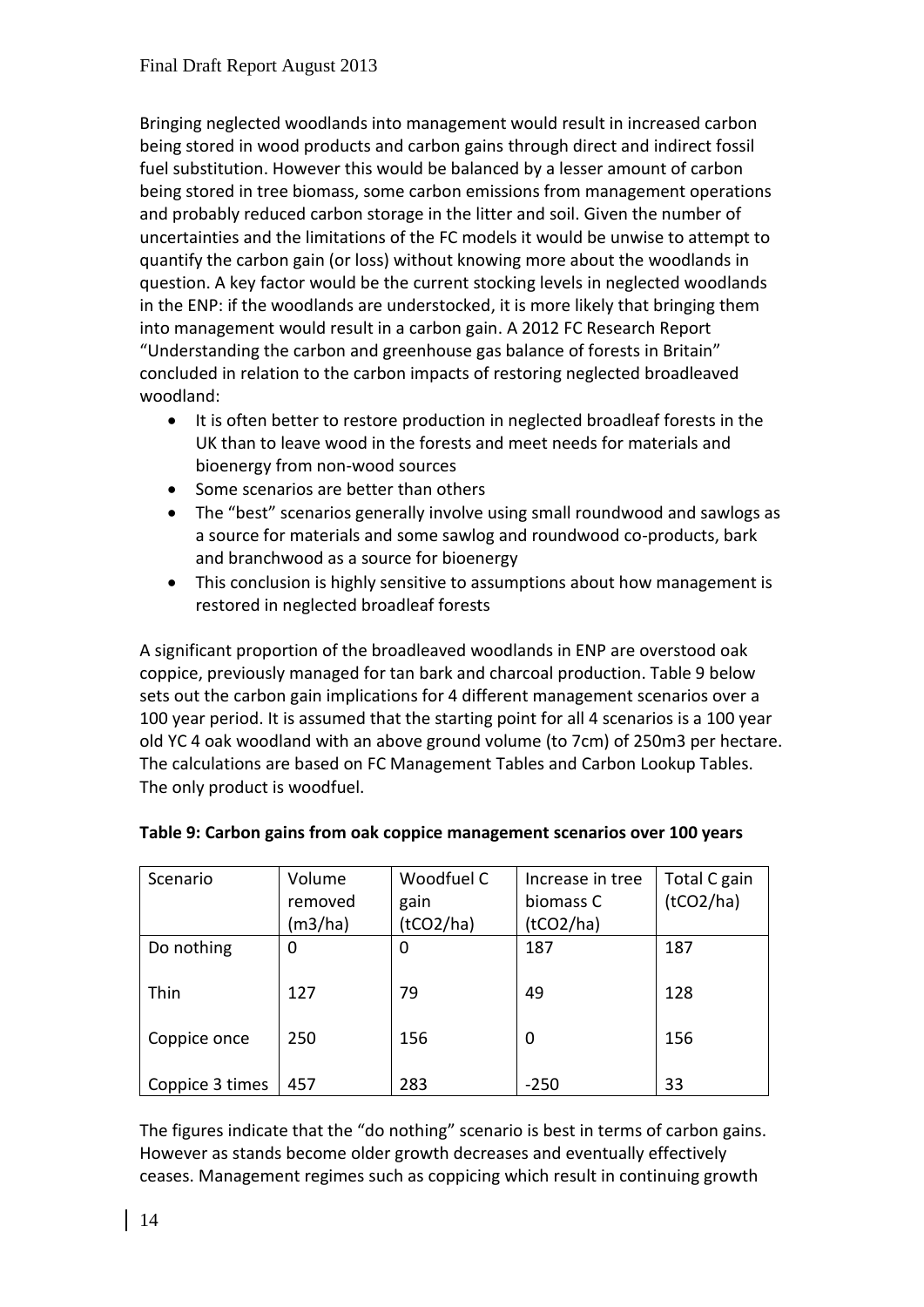would in time result in greater carbon gain. There would be merit in recalculating the figures using actual stocking and growth values from a sample of stands of different ages in ENP.

There are of course other ecosystem services, aside from the potential to reduce net greenhouse gas emissions, which should be brought in to any assessment of the merits of bringing neglected woodlands into management. Many of the woodlands currently have high biodiversity values which might be impacted in either a positive or negative way. Introducing more management is likely to increase the structural diversity of woodlands and may make them more resilient to climate change. There is a case for further work, possibly looking at a few characteristic types of neglected woodlands in ENP, to assess the carbon and other impacts which would result from increased levels of management.

# **16. Hedgerows and non-woodland trees**

Trees in hedgerows, and non-woodland trees are not covered by the Forestry Commission woodland inventories and a different approach was taken to estimate carbon storage in these trees. Aerial photography was used to calculate the length of mature hedgerows and the number of individual trees in 7 one kilometre squares in the Exmoor NP area. The 7 squares had been selected by ENPA staff to be representative of the range of farmed landscape types in the National Park. On site survey, carried out in January 2013, was then used to estimate the above and below ground tree biomass in a sample of trees the in the 7 squares. The methodology is described in Appendix 6. The estimated tree volumes and carbon storage from the 7 one kilometre squares is summarised in Table 10.

| Kilometre  | <b>Hedgerows</b> |       |        |     | <b>Individual Trees</b> |        | Total |        |
|------------|------------------|-------|--------|-----|-------------------------|--------|-------|--------|
| Square     | Length           | Vol.  | Carb.  | No. | Vol.                    | Carb.  | Vol.  | Carb.  |
|            | (m)              | (m3)  | (tCO2) |     | (m3)                    | (tCO2) | (m3)  | (tCO2) |
| Kitnor     | 2193             | 4562  | 4562   | 9   | 6                       | 6      | 4568  | 4568   |
| Tivington  | 1003             | 1355  | 1057   | 35  | 301                     | 305    | 1656  | 1362   |
| Bury       | 2768             | 3104  | 3104   | 30  | 234                     | 213    | 3338  | 3317   |
| Whiterocks | 1404             | 4050  | 4050   | 33  | 151                     | 139    | 4201  | 4189   |
| Wheatclose | 405              | 370   | 370    | 19  | 287                     | 292    | 657   | 662    |
| Martinhoe  | 666              | 349   | 349    | 103 | 170                     | 154    | 519   | 503    |
| Leighland  | 1954             | 3565  | 3565   | 109 | 319                     | 307    | 3884  | 3872   |
| Totals     | 10393            | 17355 | 17057  | 338 | 1468                    | 1416   | 18823 | 18473  |

|  | Table 10. Tree biomass and carbon storage in hedgerows and non-woodland trees |  |
|--|-------------------------------------------------------------------------------|--|
|--|-------------------------------------------------------------------------------|--|

Total carbon storage in hedgerow and individual trees in the 7 kilometre squares is estimated to be **18,470 tonnes of CO2.** Of this 92% is estimated to be in hedgerow trees.

The total area of farmed landscapes in the National Park is estimated at 383.7 square kilometres, so the 7 squares represent 1.82% of the farmed landscape. Assuming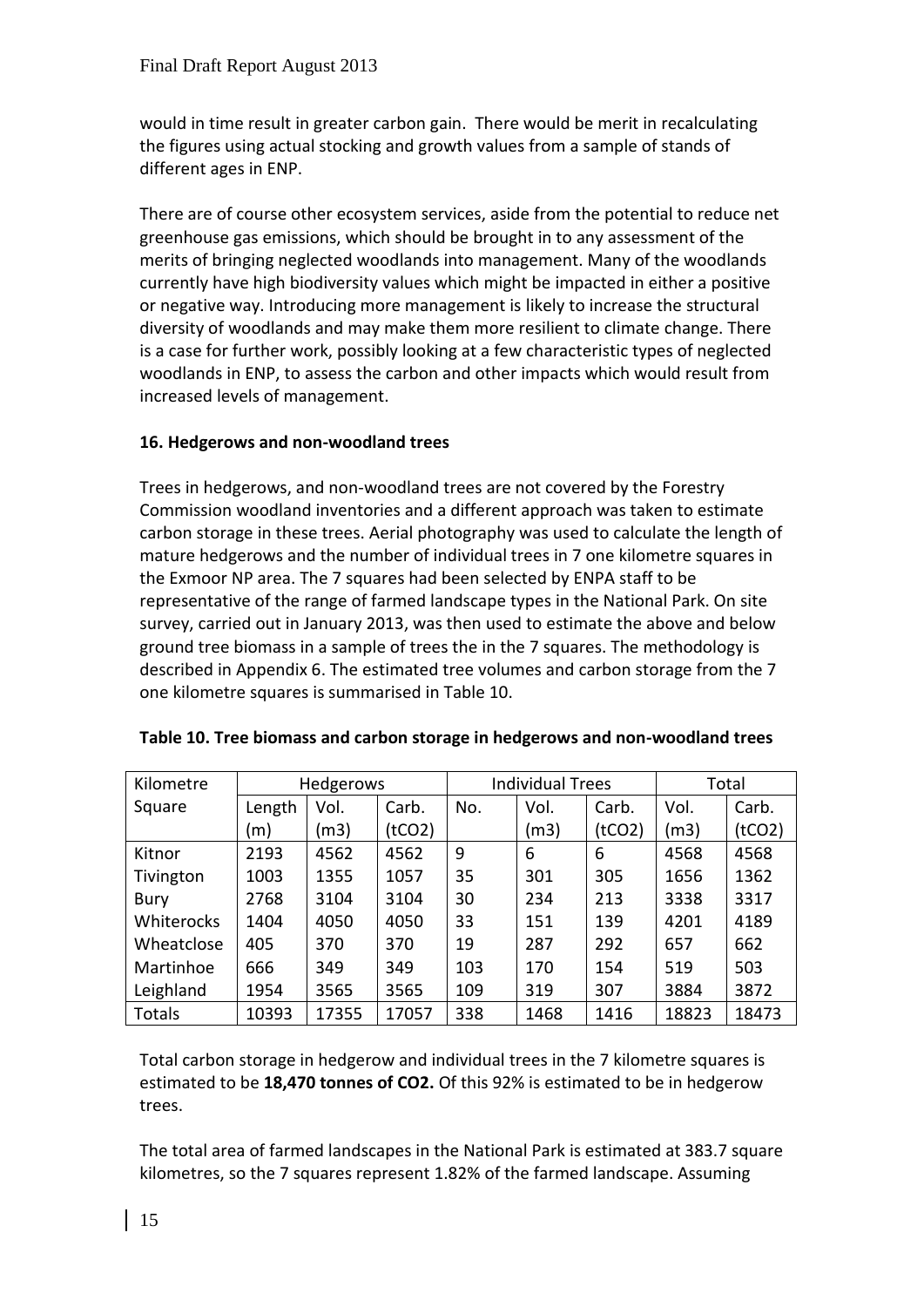that the 7 kilometre squares are representative of ENP as a whole, the total amount of carbon stored in above and below ground tree biomass in hedgerow and individual trees is estimated to be **1,015,000 tonnes of CO2.** This compares with the amount stored in woodlands (Table 2) estimated to be **4,183,840 tonnes of CO2.** It should be noted that these estimates exclude carbon stored in woodlands less that 2 hectares in size which were not covered in the NIWT inventory.

# **17. New woodlands**

The carbon gains over a 100 year period for 3 different woodland types have been calculated. The specification for the woodland types, considered to be appropriate to conditions in Exmoor National Park, are as follows:

|                                              | A. Native (broadleaved) woodland - 50% oak YC 4<br>30% hazel/birch/rowan YC 4 |
|----------------------------------------------|-------------------------------------------------------------------------------|
|                                              | 20% shrubs and open ground                                                    |
|                                              | B. Productive broadleaf woodland – 25% oak YC 8                               |
|                                              | 25% sycamore/ash/birch YC 10                                                  |
|                                              | 25% beech YC 10                                                               |
|                                              | 15% conifer YC 24 (from above)                                                |
|                                              | 10% open ground                                                               |
| C. Conifer woodland - 25% Sitka spruce YC 24 |                                                                               |
|                                              | 25% Douglas fir YC 24                                                         |
|                                              | 25% Western red cedar YC 24                                                   |
|                                              | 15% Grand fir YC 24                                                           |
|                                              | 10% open ground                                                               |

Excel spreadsheets and charts for these 3 models, and the assumptions underlying them, are provided in Appendix 7. The results are summarised in Table 11 below.

| Element               | Carbon gains after 100 years (tonnes CO2 per hectare) |                                        |         |  |  |  |  |  |
|-----------------------|-------------------------------------------------------|----------------------------------------|---------|--|--|--|--|--|
|                       |                                                       | Native Woodland   Productive Broadleaf | Conifer |  |  |  |  |  |
| Tree biomass          | 560.7                                                 | 673.2                                  | 891.3   |  |  |  |  |  |
| Wood product C store  | 0                                                     | 100.5                                  | 165.6   |  |  |  |  |  |
| Material substitution | 0                                                     | 98.7                                   | 229.0   |  |  |  |  |  |
| Woodfuel              |                                                       | 162.7                                  | 80.3    |  |  |  |  |  |
| Total C gain          | 560.7                                                 | 1035.1                                 | 1366.2  |  |  |  |  |  |
| Emissions             |                                                       | 8.5                                    | 15.5    |  |  |  |  |  |
| Total net C gain      | 560.7                                                 | 1026.6                                 | 1350.7  |  |  |  |  |  |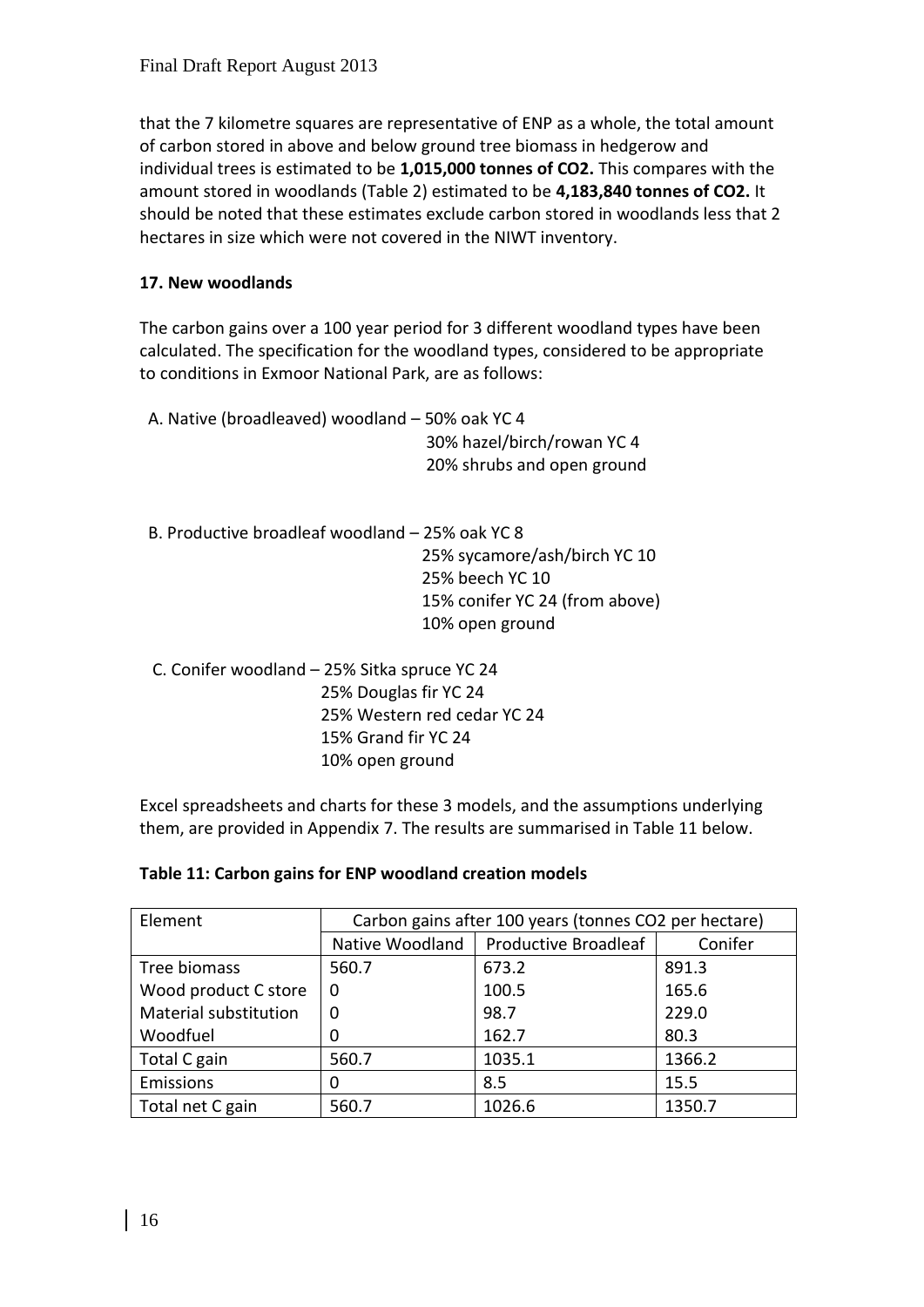The overall carbon gain for the productive broadleaf model is 1.8 times that for the native woodland model, and the conifer model is 2.4 times that for the native woodland model over a 100 year period.

# **18. The wider context: GHG emissions in Exmoor National Park**

A wider context for the potential for carbon storage and sequestration in woodlands in Exmoor National Park is set out in the 2010 document "Exmoor National Park Carbon Neutral Programme: Consultation". This includes an estimate for GHG emissions within the ENP area of 351,772 tonnes CO2e per annum, of which some 45% comes from agricultural emissions. There is a commitment in the ENP Management Plan (2007-2012) to deliver a target of zero net carbon emissions by 2025. The draft programme to deliver this target includes 180 hectares of new woodland planting each year.

The net carbon gain from the existing woodlands in ENP is estimated to be 50,230 tonnes CO2 per annum, or 6.0 tonnes CO2 per hectare (see Table 7). This equates to 14% of the total annual emissions within ENP. There is scope to improve the carbon performance of existing woodlands although it is beyond the remit of this report to estimate what a realistic target for the existing woodlands might be. The most obvious opportunity lies in bringing a higher proportion of the older broadleaved woodlands into productive management, particularly where they are significantly understocked (see Section 15 above).

The potential for new woodlands to contribute to the target is more straightforward. Assuming an even mix of the 3 woodland creation models (Table 8), a planting programme of 180 hectares per annum would generate net emission reductions of 1,760 tonnes of CO2 per annum. If this programme was continued for 20 years the long term emissions reduction would amount to 35,280 tonnes of CO2 per annum, some 10% of the current GHG emissions in the National Park. This excludes the carbon gains that would result from increased soil carbon levels (assuming that peaty soils were avoided) and a reduction in agricultural GHG emissions from the planted land.

# **16. Acknowledgements**

The construction of this carbon account for the Exmoor National Park woodlands has depended on the considerable input of local knowledge and expertise from a number of woodland owners, contractors, sawmillers and other experts working in the area. In particular I would like to thank Graeme McVittie and Loren Eldred of the Exmoor National Park Authority, William Theed of Theed Forestry Estate, Nick Salter of the Forestry Commission, Graeme Smith of Crown Estates, Julian Gurney of the National Trust, Christopher Thomas-Everard, Bernard Dru, Dave Radford of Kleen Kutt, Mark Williams of Euroforest, Martin Bishop of A.J Charlton and Sons, Pontrilas Sawmill, and Dave Burd of BSW.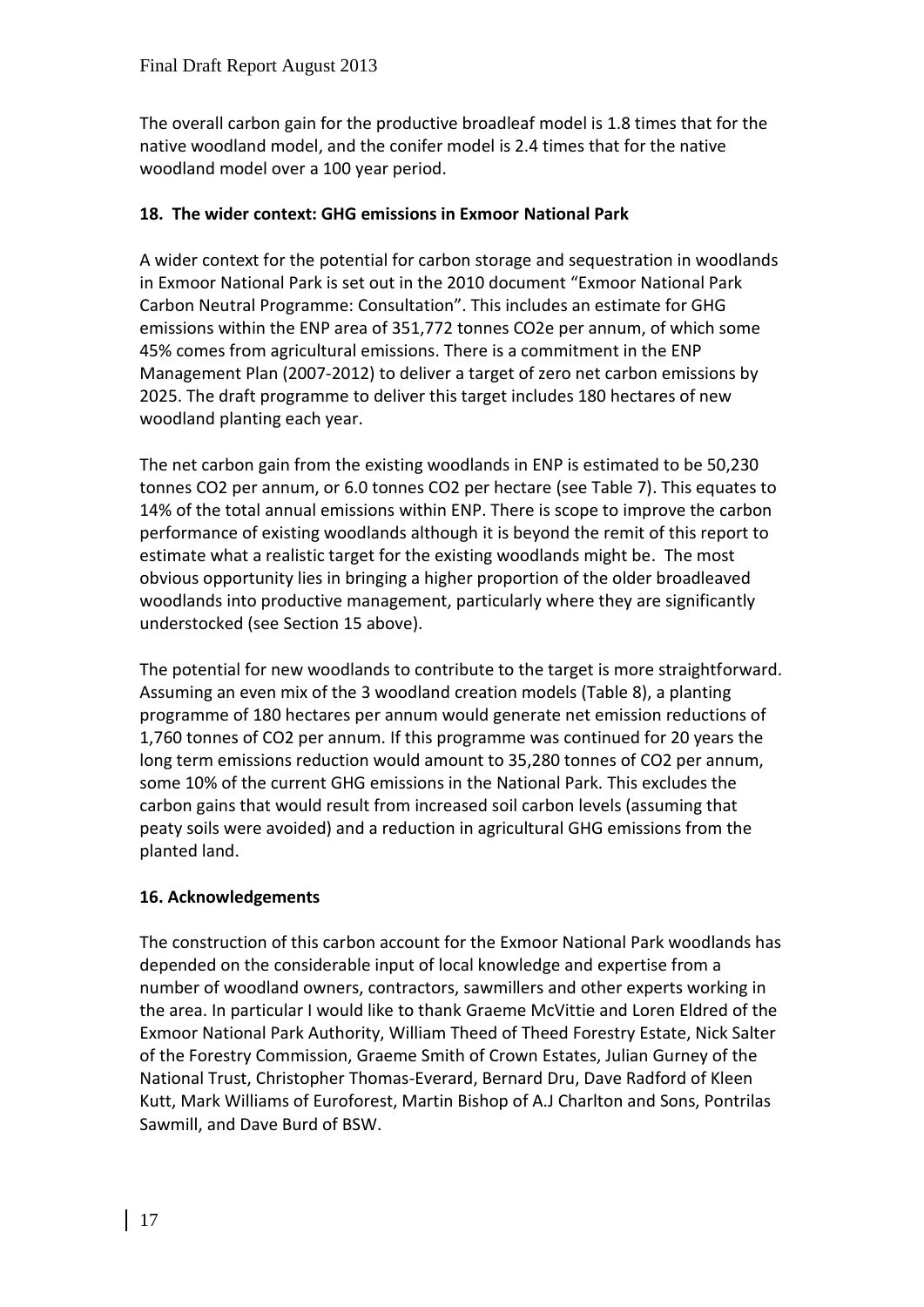**Sandy Greig Sandwood Enterprise August 2013**

# **Appendix 1**

| <b>Species</b>                 |              |        |             |             |             | <b>Planting Year</b> |             |              |             |               |              |
|--------------------------------|--------------|--------|-------------|-------------|-------------|----------------------|-------------|--------------|-------------|---------------|--------------|
| Group                          | <b>After</b> | $81 -$ | $71 -$      | $61-$       | $51-$       | $41 -$               | $21 -$      | $01 -$       | 1860-       | <b>Before</b> | <b>Total</b> |
|                                | 91           | 90     | 80          | 70          | 60          | 50                   | 40          | 20           | 1900        | 1860          |              |
| <b>Pines</b>                   | $\mathbf 0$  | 11     | 57          | 56          | 180         | $\mathbf 0$          | $\mathbf 0$ | 0            | 34          | $\mathbf 0$   | 338          |
| <b>Spruces</b>                 | 94           | 323    | 329         | 100         | 230         | 36                   | $\mathbf 0$ | 0            | $\mathbf 0$ | 0             | 1112         |
| Larch                          | 190          | 91     | 21          | 416         | 23          | $\mathbf 0$          | 0           | 0            | $\mathbf 0$ | 0             | 741          |
| DF                             | 112          | 80     | $\bf{0}$    | 267         | 136         | 0                    | 0           | 0            | $\mathbf 0$ | 0             | 595          |
| <b>OCs</b>                     | 0            | 44     | $\mathbf 0$ | 0           | $\mathbf 0$ | 0                    | $\mathbf 0$ | 0            | 11          | $\mathbf 0$   | 55           |
| <b>Total</b>                   | 396          | 549    | 407         | 839         | 569         | 36                   | $\mathbf 0$ | $\mathbf{0}$ | 45          | $\mathbf 0$   | 2841         |
| <b>Conifers</b>                |              |        |             |             |             |                      |             |              |             |               |              |
| Oak                            | $\mathbf 0$  | 8      | $\bf{0}$    | $\mathbf 0$ | 511         | 303                  | 235         | 213          | 1783        | 154           | 3207         |
|                                |              |        |             |             |             |                      |             |              |             |               |              |
| <b>SAB</b>                     | 0            | 16     | 90          | 523         | 220         | 224                  | 23          | 128          | 33          | $\mathbf 0$   | 1257         |
| <b>OBs</b>                     | 0            | 64     | 49          | 6           | 64          | 155                  | 104         | 368          | 164         | 52            | 1026         |
| <b>Total</b>                   | $\mathbf 0$  | 88     | 139         | 529         | 795         | 682                  | 362         | 709          | 1980        | 206           | 5490         |
| <b>Broads</b>                  |              |        |             |             |             |                      |             |              |             |               |              |
| <b>Overall</b><br><b>Total</b> | 396          | 637    | 546         | 1368        | 1364        | 718                  | 362         | 709          | 2025        | 206           | 8331         |

**NIWT (1999) data for Exmoor Woodlands: Areas by species and planting year**

**All values are in hectares**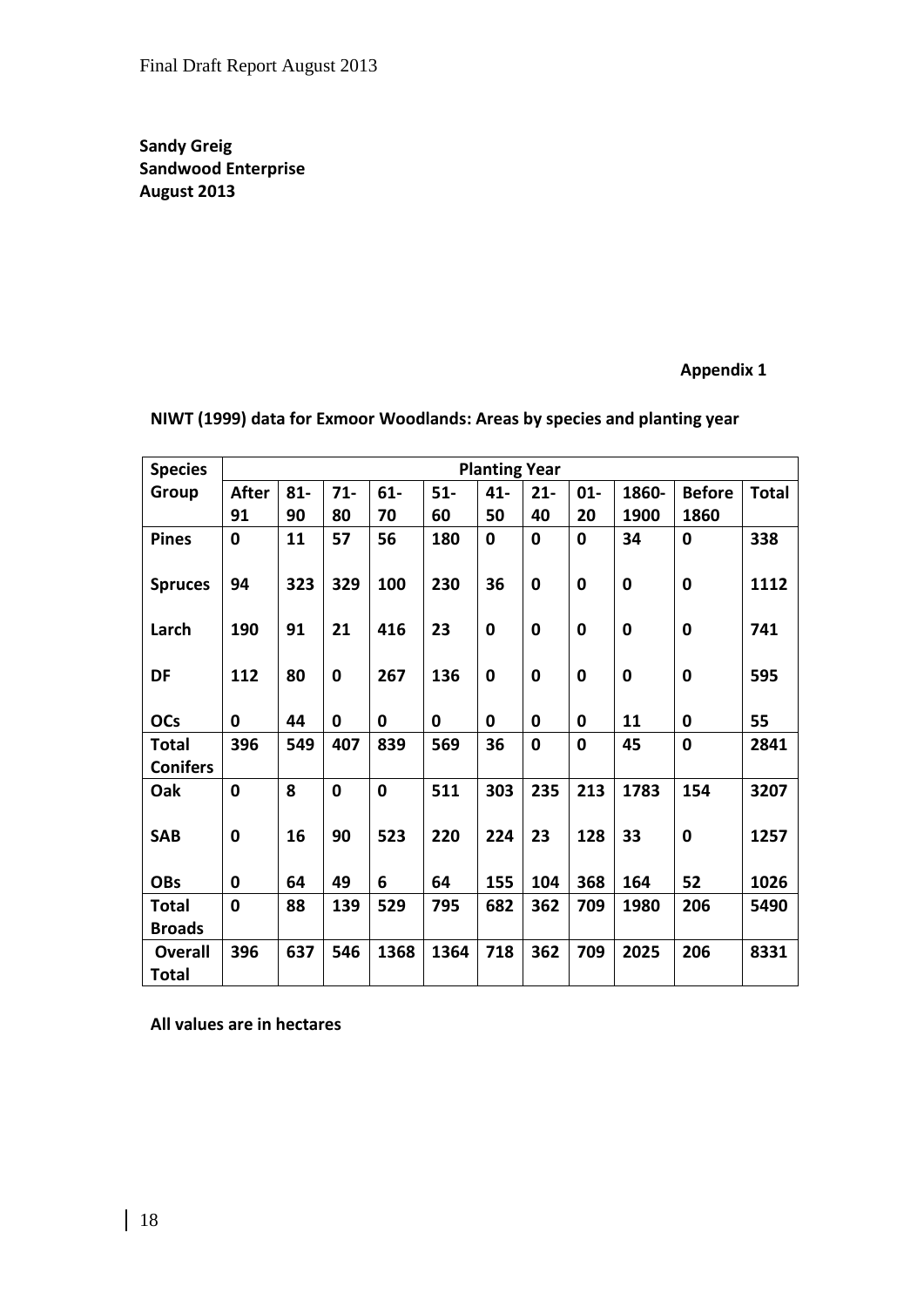# **Appendix 2**

| Species           |                      |           |         | Age class (years)<br>Group |             |             |           |                     |         |  |
|-------------------|----------------------|-----------|---------|----------------------------|-------------|-------------|-----------|---------------------|---------|--|
|                   |                      | $0 - 20$  | $21-40$ | 41-60                      | 61-80       | 81-110      | 111-150   | <b>Over 150</b>     |         |  |
| Pines             | Area (ha)            | 180       | 68      | 56                         | $\pmb{0}$   | $\pmb{0}$   | 34        | $\mathsf{O}\xspace$ | 338     |  |
|                   | C store/ha<br>(tCO2) | 22        | 240     | 421                        |             |             | 703       |                     |         |  |
|                   | Total C<br>(tCO2)    | 3960      | 16320   | 23576                      |             |             | 23902     |                     | 67758   |  |
| Spruces           | Area (ha)            | 360       | 652     | 100                        | $\pmb{0}$   | $\pmb{0}$   | $\pmb{0}$ | $\boldsymbol{0}$    | 1112    |  |
|                   | C store/ha<br>(tCO2) | 29        | 299     | 522                        |             |             |           |                     |         |  |
|                   | Total C<br>(tCO2)    | 10440     | 194948  | 52200                      |             |             |           |                     | 257588  |  |
| Larch             | Area (ha)            | 213       | 112     | 416                        | $\mathbf 0$ | $\pmb{0}$   | $\pmb{0}$ | $\mathbf 0$         | 741     |  |
|                   | C store/ha<br>(tCO2) | 98        | 260     | 343                        |             |             |           |                     |         |  |
|                   | Total C<br>(tCO2)    | 20874     | 29120   | 142688                     |             |             |           |                     | 192682  |  |
| DF/OCs            | Area (ha)            | 248       | 124     | 267                        | $\mathbf 0$ | $\mathbf 0$ | 11        | $\mathbf 0$         | 650     |  |
|                   | C store/ha<br>(tCO2) | 74        | 369     | 566                        |             |             | 796       |                     |         |  |
|                   | Total C<br>(tCO2)    | 18352     | 45756   | 151122                     |             |             | 8756      |                     | 223986  |  |
| Total<br>Conifers | Area (ha)            | 1001      | 956     | 839                        | $\pmb{0}$   | $\pmb{0}$   | 45        | $\mathbf 0$         | 2841    |  |
|                   | Total C<br>(tCO2)    | 53626     | 286144  | 369586                     |             |             | 32658     |                     | 742014  |  |
| Oak               | Area (ha)            | $\pmb{0}$ | 8       | 511                        | 504         | 247         | 1783      | 154                 | 3207    |  |
|                   |                      |           |         |                            |             |             |           |                     |         |  |
|                   | C store/ha<br>(tCO2) |           | 138     | 479                        | 583         | 688         | 782       | 825                 |         |  |
|                   | Total C<br>(tCO2)    |           | 1104    | 244769                     | 293832      | 169936      | 1394306   | 127050              | 2230997 |  |

# **Current carbon storage in Exmoor NP Woodlands by species group and age class**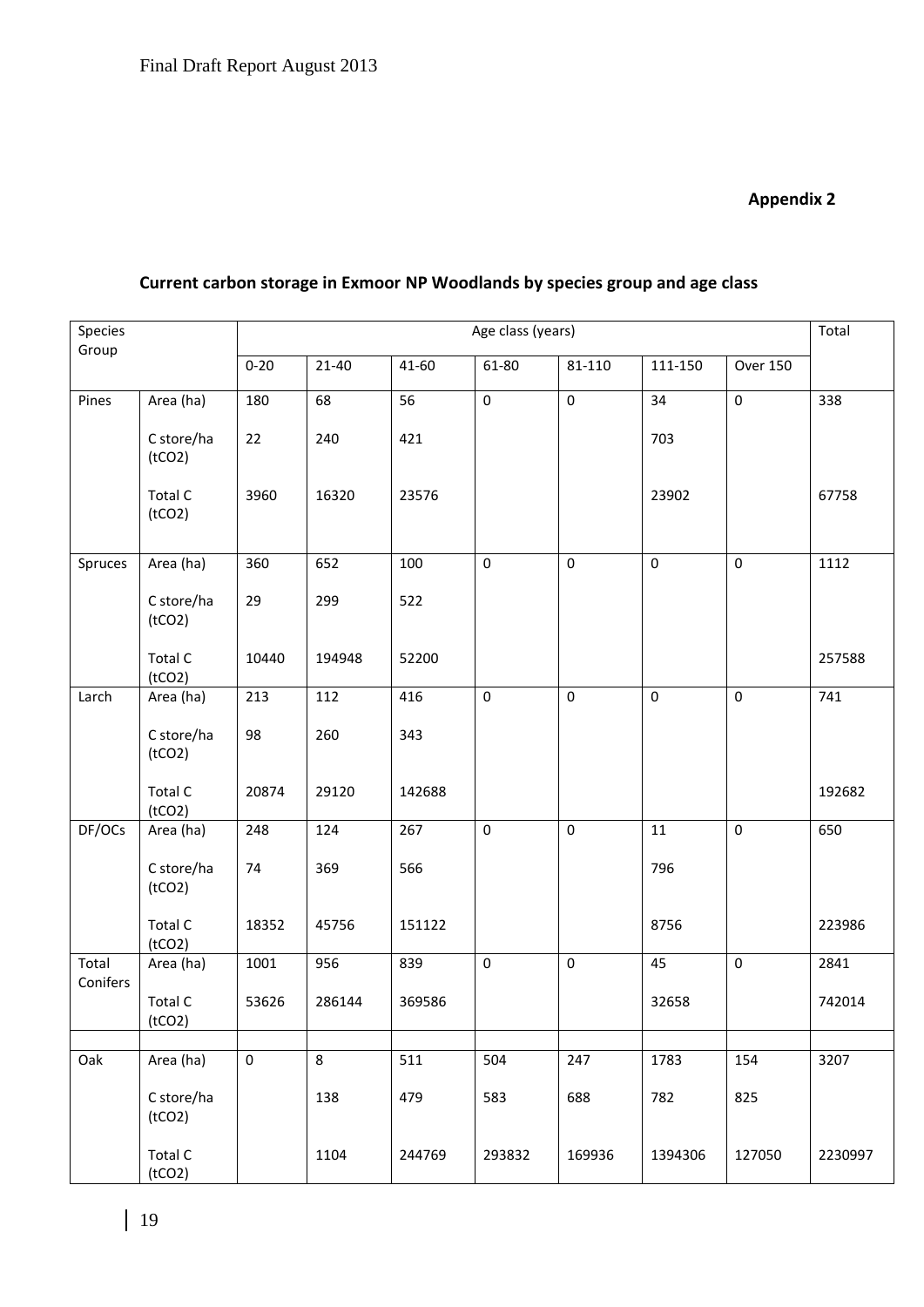| SAB            | Area (ha)                      | $\mathbf 0$ | 106    | 743    | 224    | 151    | 33      | $\mathbf 0$ | 1257    |
|----------------|--------------------------------|-------------|--------|--------|--------|--------|---------|-------------|---------|
|                | C store/ha<br>(tCO2)           |             | 299    | 471    | 521    | 555    | 560     |             |         |
|                | Total C<br>(tCO2)              |             | 31694  | 349953 | 116704 | 83805  | 18480   |             | 600636  |
| OBs            | Area (ha)                      | $\pmb{0}$   | 113    | 70     | 252    | 375    | 164     | 52          | 1026    |
|                | C store/ha                     |             | 108    | 438    | 546    | 673    | 805     | 872         |         |
|                | Total C                        |             |        |        |        |        |         |             |         |
|                | (tCO2)                         |             | 12204  | 30660  | 137592 | 252375 | 132020  | 45344       | 610195  |
| Total          | Area (ha)                      | $\mathbf 0$ | 227    | 1324   | 980    | 773    | 1980    | 206         | 5490    |
| <b>Broadls</b> |                                |             |        |        |        |        |         |             |         |
|                | Total C<br>(tCO <sub>2</sub> ) |             | 45002  | 625382 | 548128 | 506116 | 1544806 | 172394      | 3441828 |
| Overall        | Area (ha)                      | 1001        | 1183   | 2163   | 980    | 773    | 2025    | 206         | 8331    |
| Total          |                                |             |        |        |        |        |         |             |         |
|                | Total C<br>(tCO <sub>2</sub> ) | 53626       | 331146 | 994968 | 548128 | 506116 | 1577464 | 172394      | 4183842 |

#### **Notes: 1. Spruce model is SS YC 16, thinned**

- **2. Larch model is JL YC 12, thinned**
- **3. Pine model is SP YC 12, thinned**
- **4. DF/OC model is DF YC 16, thinned**
- **5. Oak model is YC 4, 20% thinned**
- **5. Sycamore/ash/birch (SAP) model is SAB YC 4, 20% thinned**
- **6. Other broadleaves model is beech YC 4, 20% thinned**
- **7. Area (ha) figures are net (NIWT) so no reduction made for open space, roads etc.**
- **8. Values from the FC Carbon Lookup Tables in tonnes CO2 equivalent.**
- **9. Values include carbon stored in stems, branches, foliage and roots.**
- **10. Carbon stored in soils is not included**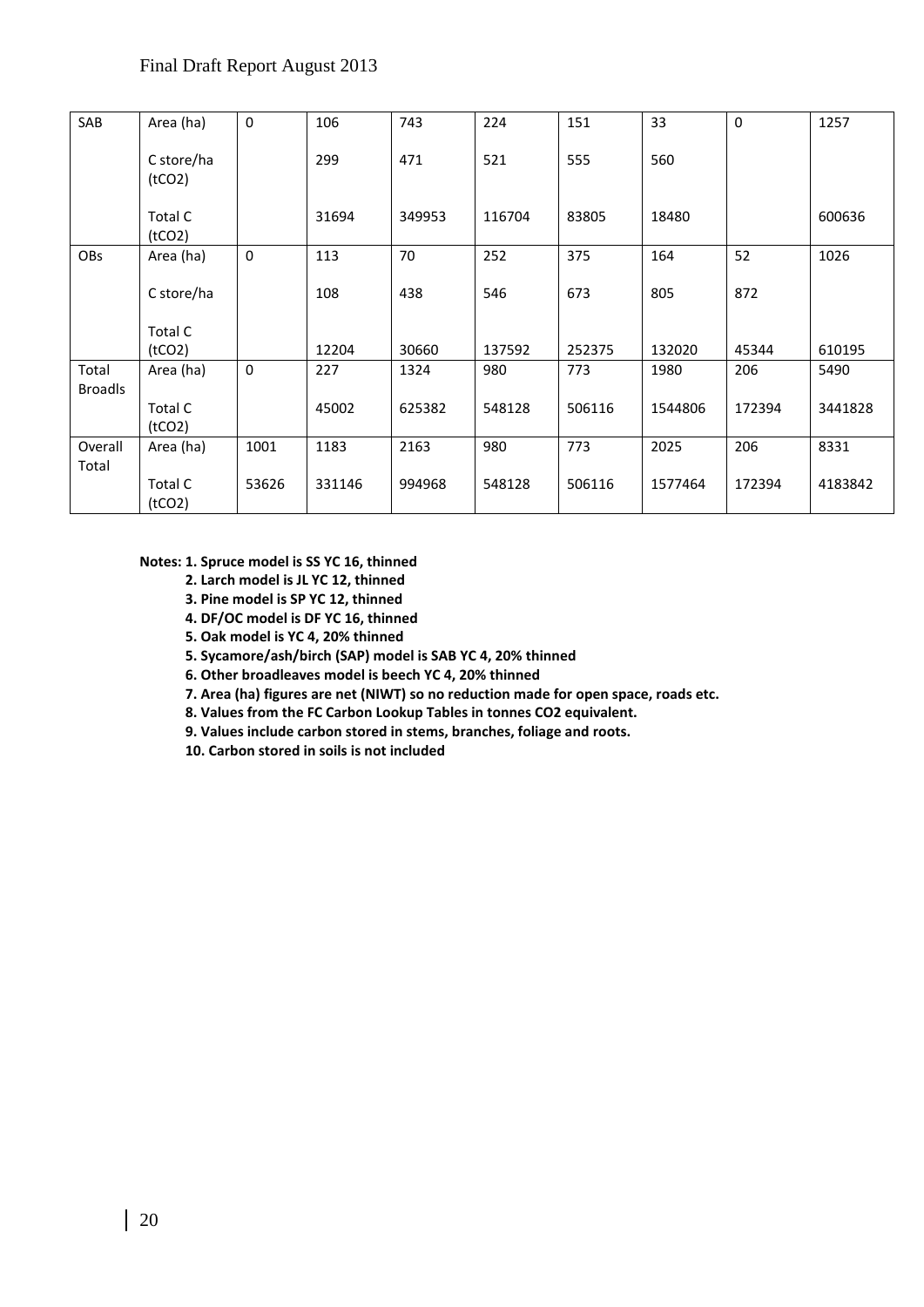# **Appendix 3**

# **Current annual carbon sequestration in Exmoor NP woodlands**

| Species           |                     |             |           |           | Age class (years) |             |             |                  | Total |
|-------------------|---------------------|-------------|-----------|-----------|-------------------|-------------|-------------|------------------|-------|
| Group             |                     | $0 - 20$    | $21 - 40$ | $41 - 60$ | 61-80             | 81-110      | 111-150     | Over<br>150      |       |
| Pines             | Area (ha)           | 180         | 68        | 56        | $\mathbf 0$       | $\pmb{0}$   | 34          | $\boldsymbol{0}$ | 338   |
|                   | C seq/ha<br>(tCO2)  | 9.8         | 6.9       | 7.6       |                   |             | $1.0$       |                  |       |
|                   | Total seq<br>(tCO2) | 1764        | 469       | 426       |                   |             | 34          |                  | 2693  |
| Spruces           | Area (ha)           | 360         | 652       | 100       | $\mathbf 0$       | $\pmb{0}$   | $\mathsf 0$ | $\boldsymbol{0}$ | 1112  |
|                   | C seq/ha<br>(tCO2)  | 11.5        | 10.5      | 7.1       |                   |             |             |                  |       |
|                   | Total seq<br>(tCO2) | 4140        | 6846      | 710       |                   |             |             |                  | 11696 |
| Larch             | Area (ha)           | 213         | 112       | 416       | $\mathbf 0$       | $\pmb{0}$   | $\mathbf 0$ | $\boldsymbol{0}$ | 741   |
|                   | C seq/ha<br>(tCO2)  | 9.1         | 6.0       | 3.9       |                   |             |             |                  |       |
|                   | Total seq<br>(tCO2) | 1938        | 672       | 1622      |                   |             |             |                  | 4232  |
| DF/OCs            | Area (ha)           | 248         | 124       | 267       | $\mathbf 0$       | $\pmb{0}$   | 11          | $\pmb{0}$        | 650   |
|                   | C seq/ha<br>(tCO2)  | 13.7        | 10.9      | 6.8       |                   |             | $1.0$       |                  |       |
|                   | Total seq<br>(tCO2) | 3398        | 1352      | 1816      |                   |             | 11          |                  | 6577  |
| Total<br>Conifers | Area (ha)           | 1001        | 956       | 839       | $\pmb{0}$         | $\mathbf 0$ | 45          | $\mathbf 0$      | 2841  |
|                   | Total seq<br>(tCO2) | 11240       | 9339      | 4574      |                   |             | 45          |                  | 25198 |
| Oak               | Area (ha)           | $\mathbf 0$ | 8         | 511       | 504               | 247         | 1783        | 154              | 3207  |
|                   | C seq/ha<br>(tCO2)  |             | 18.8      | 7.0       | 4.7               | 3.7         | 1.9         | $1.1\,$          |       |
|                   | Total seq<br>(tCO2) |             | 150       | 3577      | 2369              | 914         | 3388        | 169              | 10567 |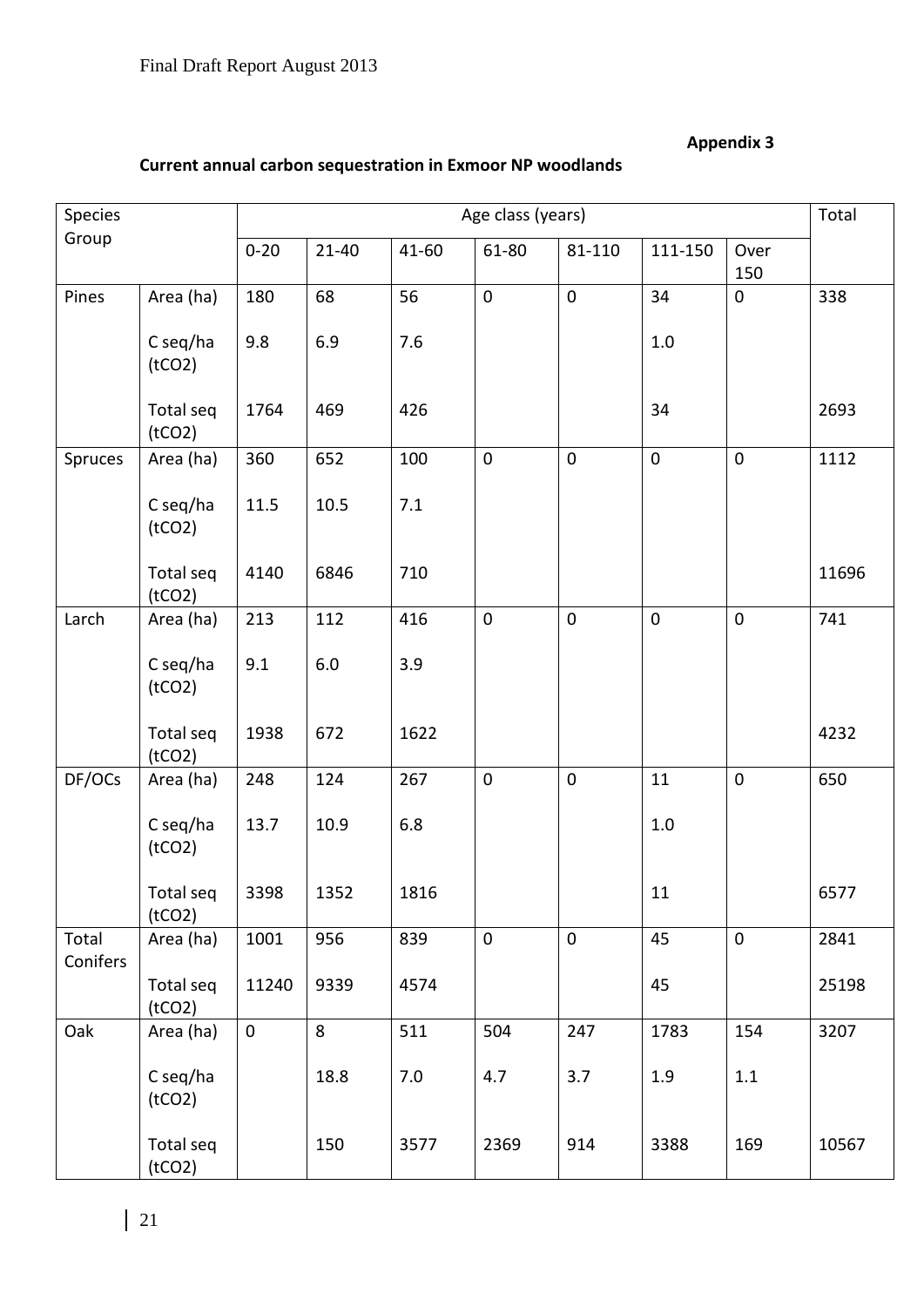| SAB            | Area (ha)           | $\mathbf{0}$ | 106   | 743   | 224  | 151  | 33   | $\overline{0}$ | 1257  |
|----------------|---------------------|--------------|-------|-------|------|------|------|----------------|-------|
|                | C seq/ha<br>(tCO2)  |              | 14.4  | 6.0   | 1.6  | 1.1  | 0.4  |                |       |
|                | Total seq<br>(tCO2) |              | 1526  | 4458  | 358  | 166  | 13   |                | 6521  |
| <b>OBs</b>     | Area (ha)           | $\mathbf 0$  | 113   | 70    | 252  | 375  | 164  | 52             | 1026  |
|                | C seq/ha            |              | 16.7  | 8.3   | 5.2  | 3.9  | 2.9  | 1.8            |       |
|                | Total seq<br>(tCO2) |              | 2108  | 581   | 1310 | 1462 | 476  | 94             | 6031  |
| Total          | Area (ha)           | $\mathbf{0}$ | 227   | 1324  | 980  | 773  | 1980 | 206            | 5490  |
| <b>Broadls</b> | Total seq<br>(tCO2) |              | 3784  | 8616  | 4037 | 2542 | 3877 | 263            | 23119 |
| Overall        | Area (ha)           | 1001         | 1183  | 2163  | 980  | 773  | 2025 | 206            | 8331  |
| Total          | Total seq<br>(tCO2) | 11240        | 13123 | 13190 | 4037 | 2542 | 3922 | 263            | 48317 |

### **Notes: 1. Spruce model is SS YC 16, thinned**

- **2. Larch model is JL YC 12, thinned**
- **3. Pine model is SP YC 12, thinned**
- **4. DF/OC model is DF YC 16, thinned**
- **5. Oak model is YC 4, 20% thinned**
- **5. Sycamore/ash/birch (SAP) model is SAB YC 4, 20% thinned**
- **6. Other broadleaves model is beech YC 4, 20% thinned**
- **7. Area (ha) figures are net (NIWT) so no reduction made for open space, roads etc.**
- **8. Values from the FC Carbon Lookup Tables in tonnes CO2 equivalent.**
- **9. Values include carbon stored in stems, branches, foliage and roots.**
- **10. Carbon stored in soils is not included**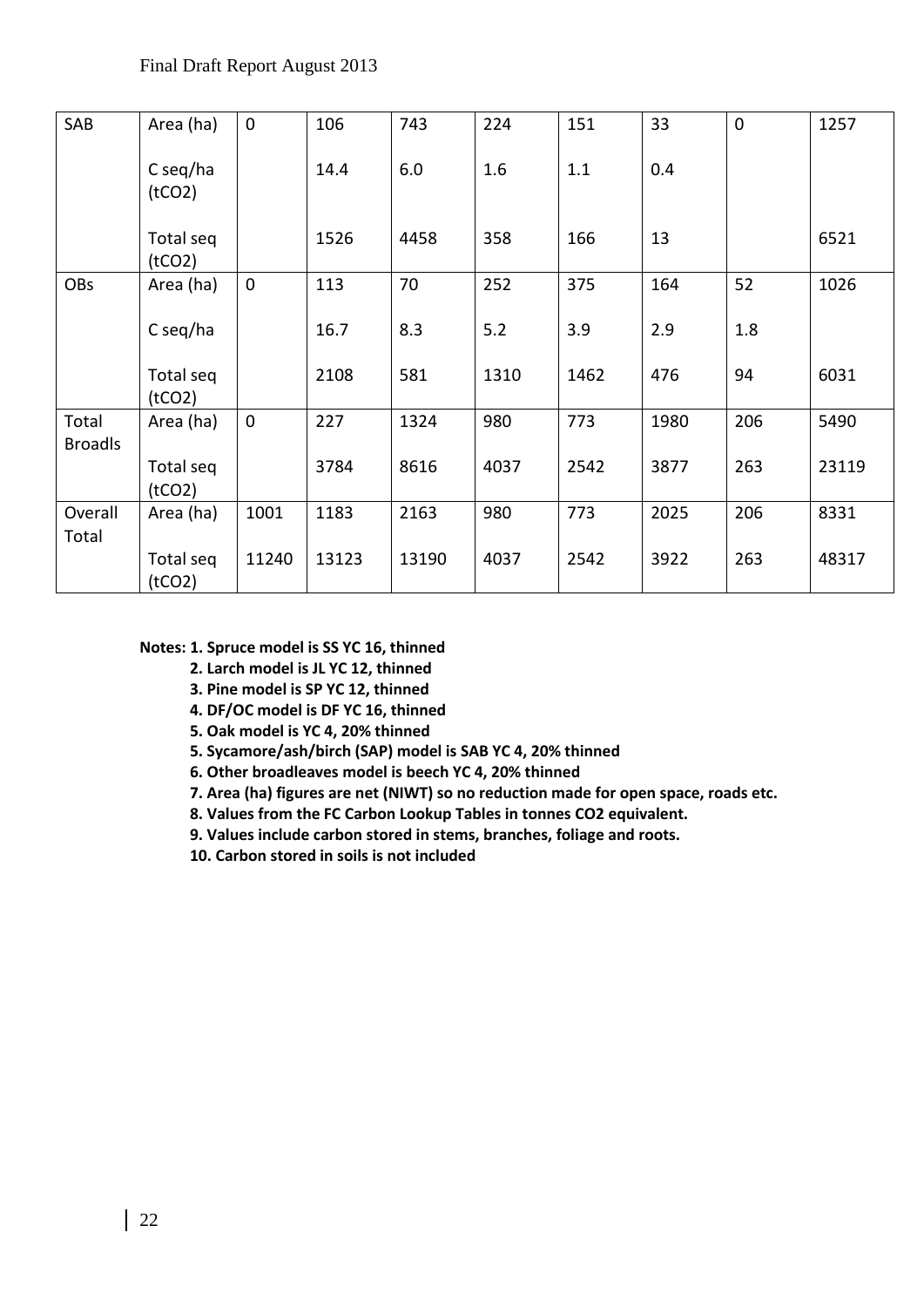### **Appendix 4**

# **Estimate of Annual Volume and CO2 removals in Harvested Wood Products: Conifers**

| <b>Species Group</b> |           |          | <b>Age Class</b> |       | <b>Total Removals</b> |       |                  |
|----------------------|-----------|----------|------------------|-------|-----------------------|-------|------------------|
|                      |           | $0 - 20$ | $21 - 40$        | 41-60 | 111-150               | m3    | tCO <sub>2</sub> |
| <b>Pines</b>         | Area (ha) | 180      | 68               | 56    | 34                    |       |                  |
|                      | Vol<18cm  | 162      | 544              | 159   | 7                     | 872   | 671              |
|                      | Vol>18cm  | 0        | 27               | 1201  | 95                    | 1323  | 1019             |
| <b>Spruce</b>        | Area (ha) | 360      | 652              | 100   |                       |       |                  |
|                      | Vol<18cm  | 810      | 6390             | 350   |                       | 7550  | 4568             |
|                      | Vol>18cm  | 18       | 652              | 1890  |                       | 2560  | 1549             |
| Larch                | Area (ha) | 213      | 112              | 416   |                       |       |                  |
|                      | Vol<18cm  | 415      | 426              | 224   |                       | 1065  | 820              |
|                      | Vol>18cm  | 32       | 515              | 8195  |                       | 8742  | 6731             |
| DF/OCs               | Area (ha) | 248      | 124              | 267   | 11                    |       |                  |
|                      | Vol<18cm  | 694      | 1042             | 374   | $\overline{2}$        | 2112  | 1584             |
|                      | Vol>18cm  | 0        | 347              | 8114  | 56                    | 8517  | 6388             |
| <b>Totals</b>        | Area (ha) | 1001     | 956              | 839   | 45                    |       |                  |
|                      | Vol<18cm  | 2081     | 8402             | 1107  | 9                     | 11599 | 7643             |
|                      | Vol>18cm  | 50       | 1541             | 19400 | 151                   | 21142 | 15687            |
|                      | Total     | 2131     | 9943             | 20507 | 160                   | 32741 | 23330            |

**All conifers 1st thinned at age 20, and every 5 years thereafter All conifers felled at age 60 Assume even distribution of ages within each age class Thinning and felling volumes from FC Booklet 34 Yield classes: spruce, DF and OCs = 16, pines and larch = 12 Carbon densities: spruce = 0.605 tCO2/m3 pines = 0.77 tCO2/m3**

 **larch = 0.77 tCO2/m3 DF/OCs = 0.75 tCO2/m3**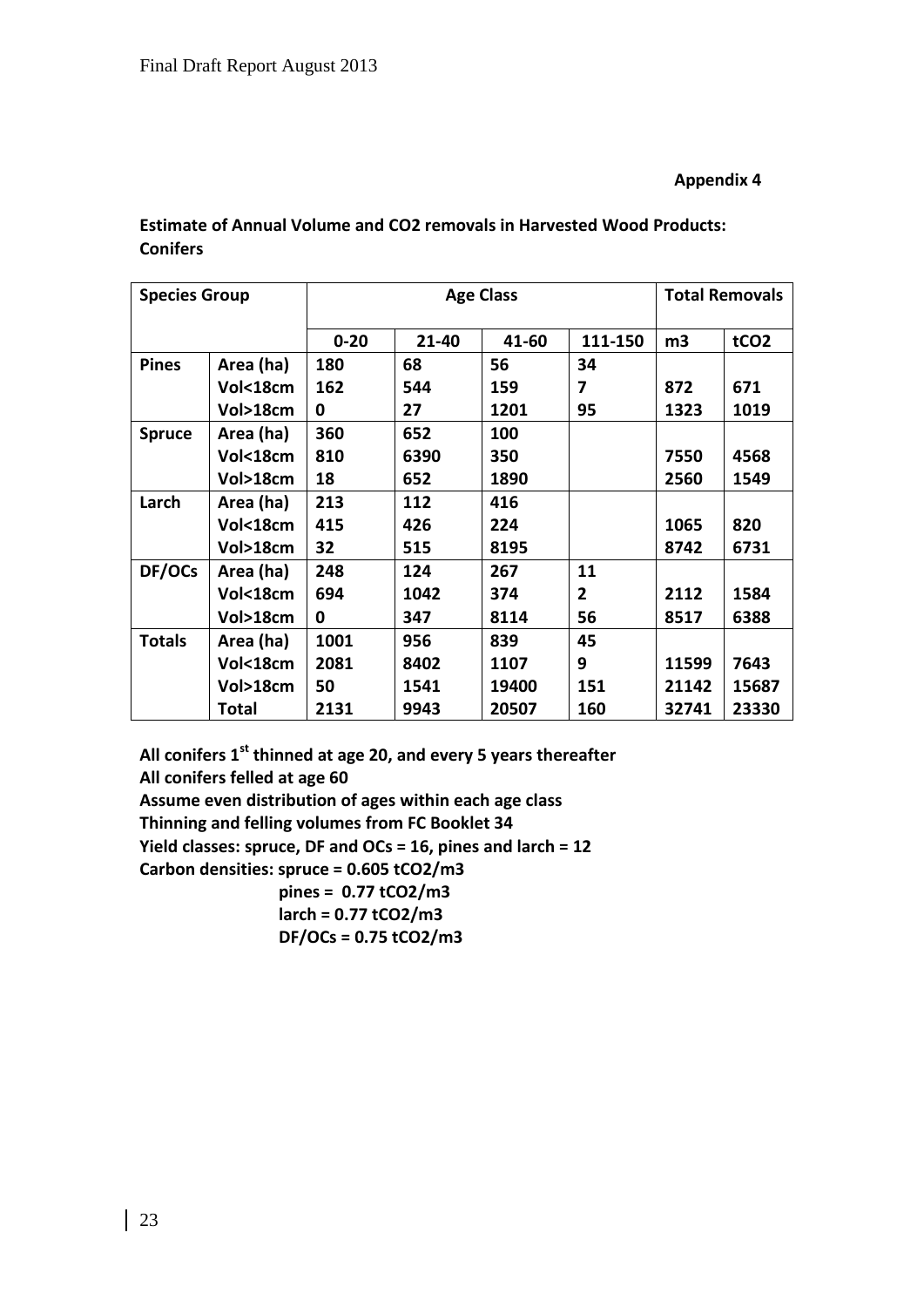# **Appendix 5**

| <b>Species Group</b> |              |                |       |       | <b>Total Removals</b> |                |             |                |                  |
|----------------------|--------------|----------------|-------|-------|-----------------------|----------------|-------------|----------------|------------------|
|                      |              | 21-40          | 41-60 | 61-80 | 81-110                | $111 -$<br>150 | Over<br>150 | m <sub>3</sub> | tCO <sub>2</sub> |
| Oak                  | Area (ha)    | 8              | 511   | 504   | 247                   | 1783           | 154         |                |                  |
|                      | Vol<18cm     | $\overline{2}$ | 280   | 200   | 40                    | 71             | 0           | 593            | 611              |
|                      | Vol>18cm     | 0              | 0     | 80    | 100                   | 639            | 36          | 855            | 881              |
| <b>SAB</b>           | Area (ha)    | 106            | 743   | 224   | 151                   | 33             |             |                |                  |
|                      | Vol<18cm     | 44             | 270   | 18    | 6                     | 1              |             | 339            | 322              |
|                      | Vol>18cm     | 0              | 60    | 27    | 12                    | $\overline{2}$ |             | 101            | 96               |
| <b>OBs</b>           | Area (ha)    | 113            | 70    | 252   | 375                   | 164            | 52          |                |                  |
|                      | Vol<18cm     | 24             | 40    | 130   | 75                    | 7              | 0           | 276            | 279              |
|                      | Vol>18cm     | 0              | 0     | 10    | 132                   | 65             | 20          | 227            | 229              |
| <b>Totals</b>        | Area (ha)    | 227            | 1324  | 980   | 773                   | 1980           | 206         |                |                  |
|                      | Vol<18cm     | 70             | 590   | 348   | 121                   | 79             | 0           | 1208           | 1212             |
|                      | Vol>18cm     | 0              | 60    | 117   | 244                   | 706            | 56          | 1183           | 1206             |
|                      | <b>Total</b> | 70             | 650   | 465   | 365                   | 785            | 56          | 2391           | 2418             |

# **Estimate of Annual Volume and CO2 removals in Harvested Wood Products: Broadleaves**

**20% of broadleaves thinned at age 30, and every 5 years thereafter. 80% non thin No broadleaf felling**

**Assume even distribution of ages within each age class**

**Thinning and felling volumes from FC Booklet 34**

**All broadleaves YC 4**

**Carbon densities: oak = 1.03 tCO2/m3**

 **SAB = 0.95 tCO2/m3 OBs = 1.01 tCO2/m3**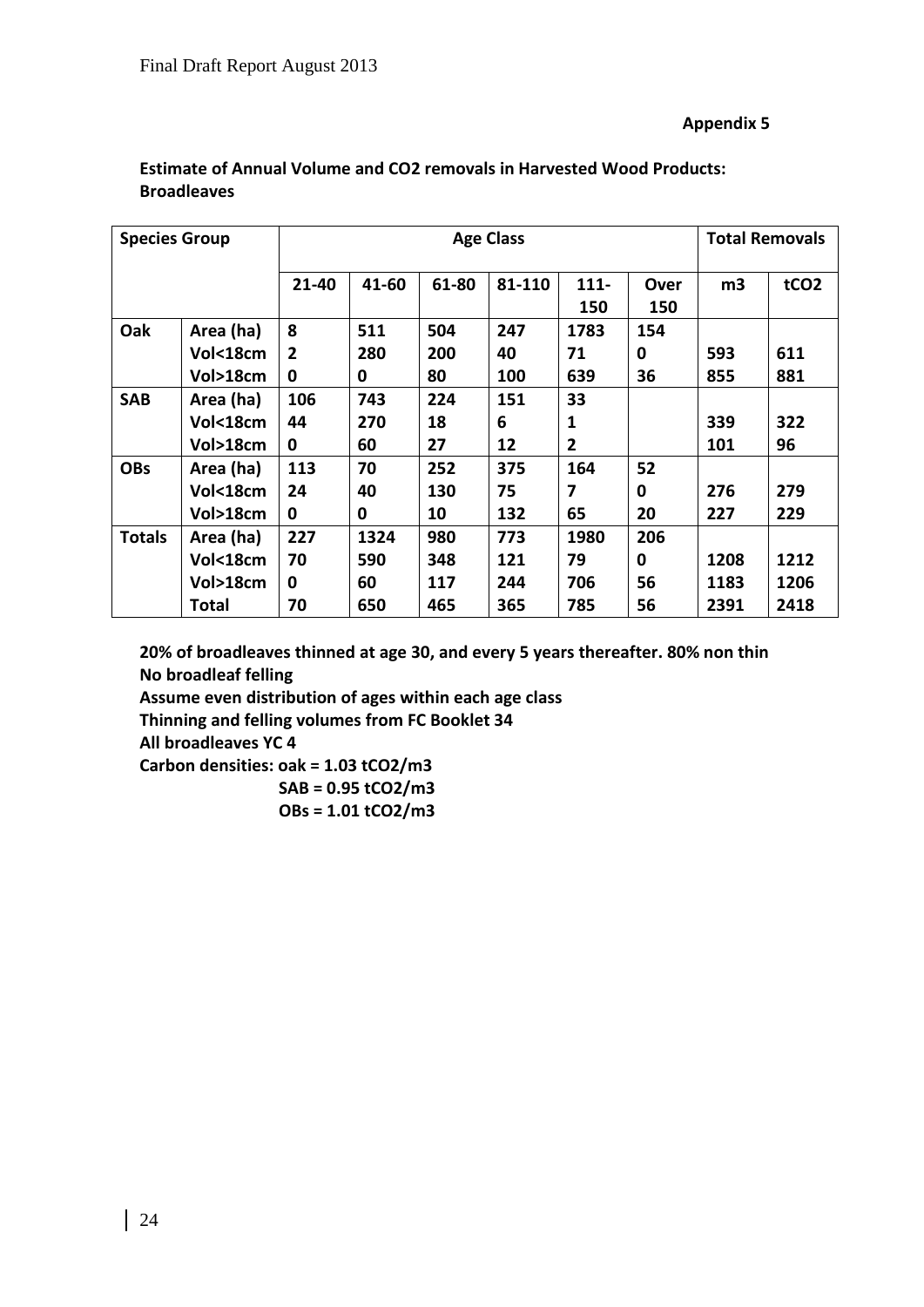# **Methodology used to assess carbon storage in hedgerows and trees**

1. In a study undertaken by Masters student Hannah Broscombe, 7 x 1 kilometre squares in different LCA Character areas in Exmoor National Park had been identified. The crown area of all the non woodland trees in each of these squares had been measured from recent aerial photography and ascribed to 1 of 5 size classes. The majority of the non-woodland trees were in hedgerows, as opposed to free standing individual trees.

2. Each of the 7 kilometre squares were visited between 7 and 11 January 2013. Measurements were made on a representative sample 20 metre hedgerow strips and on individual trees. The measurements taken were diameter breast height (dbh) and top height (using a clinometer): tree species was also noted.

3. It was noted that a significant number of trees identified in the mapping exercise described at 1 above should be described as woodland trees. This was particularly the case with small trees where the area was "scrubbing up". The definition of woodland used in the FC woodland inventories is that the tree species present on an area of land have the capacity to provide 20% canopy cover. Mapped data on the areas described as woodland in the National Forest Inventory (and dealt with as woodland in this study) is not yet available, so a subjective assessment was made on areas which were likely to have been described as woodland. Trees in these areas were not included in the count of individual trees. As the trees on these areas were generally small there would be little impact on the estimates of carbon storage.

| Kilometer Square        | Hedgerows        |               | <b>Individual Trees</b> |                |  |
|-------------------------|------------------|---------------|-------------------------|----------------|--|
|                         | Total length (m) | Sampled (m)   | Total no.               | Sampled        |  |
|                         |                  |               |                         |                |  |
| Kitnor Heath            | 2193             | 60            | 9                       | $\mathbf{1}$   |  |
|                         |                  |               |                         |                |  |
| Bury                    | 2768             | 60            | 35                      | 4              |  |
|                         |                  |               |                         |                |  |
|                         |                  |               |                         |                |  |
| <b>Whiterocks Down</b>  | 1404             | 60            | 30                      | 5              |  |
|                         |                  |               |                         |                |  |
| <b>Wheatclose Cross</b> | 405              | 40            | 33                      | 6              |  |
|                         |                  |               |                         |                |  |
| Martinhoe               | 666              | 30            |                         | $\overline{2}$ |  |
|                         |                  |               | 19                      |                |  |
|                         |                  |               |                         |                |  |
| Tivington               | 1003             | 40            | 103                     | 8              |  |
|                         |                  |               |                         |                |  |
| Leighland               | 1954             | 60            | 109                     | 5              |  |
|                         |                  |               |                         |                |  |
|                         |                  |               |                         |                |  |
|                         |                  |               |                         |                |  |
| Totals                  | 10393            | 350<br>(3.4%) | 338                     | 31 (6.5%)      |  |

4. Total length of hedgerow and the number of individual trees in each kilometre square were calculated from aerial photographs. The totals, and the length/number which were measured, were as follows: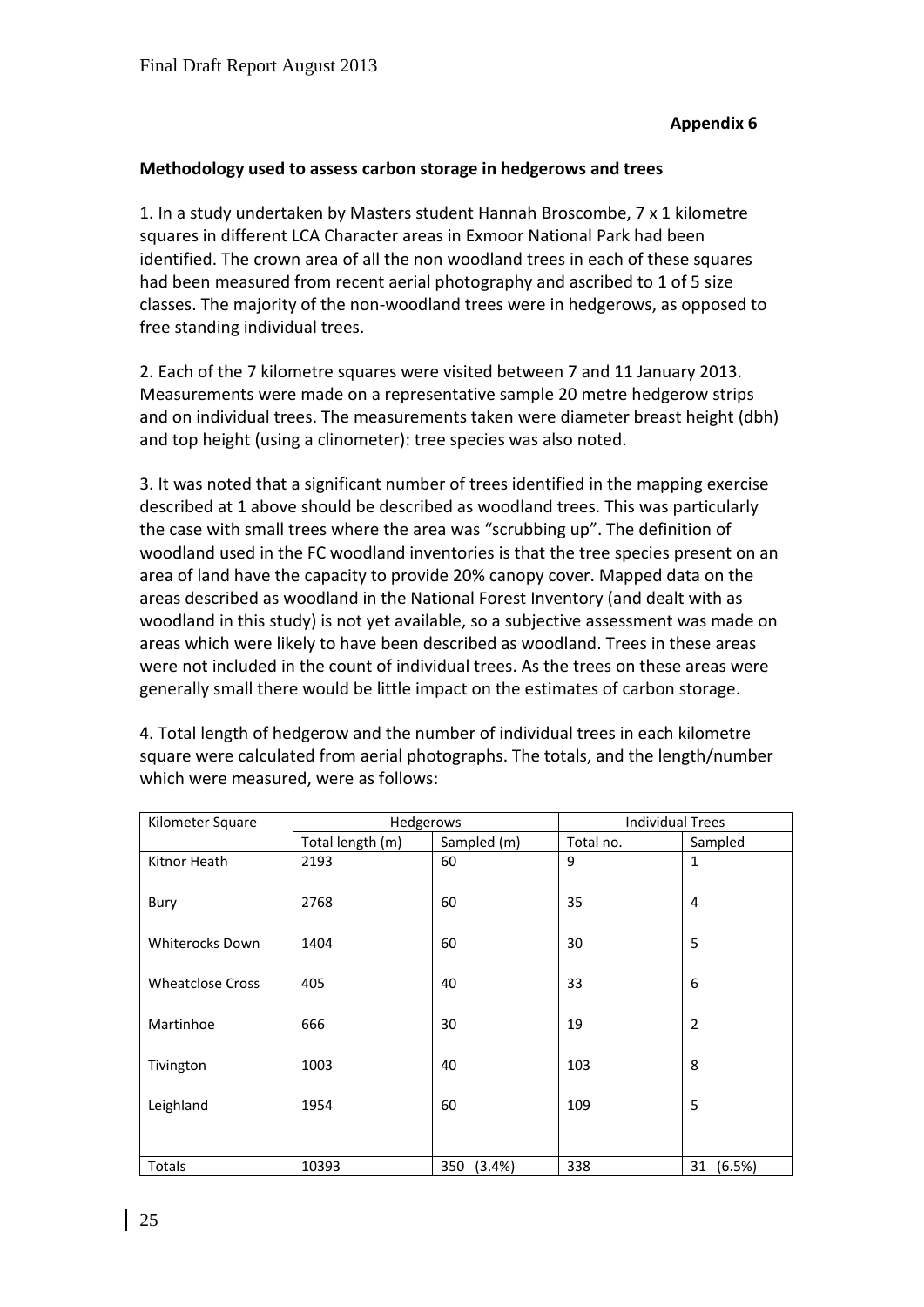5. Many of the trees measured multi-stemmed with forking at various heights from ground level up. All live stems over 12cm in diameter were measured at breast height. Some of the stems were growing at up to 90 degrees from vertical (i.e. they were nearly horizontal to the ground) but the top height of the tree or hedgerow was used in the volume calculation.

6. The volumes of each of the measured trees were estimated using the Forestry Commission Single Tree Tariff Tables. Timber height was taken to be 2 metres less than top height. The volumes given in the tariff tables were multiplied by 1.9 to allow for material less than 7cm diameter and below ground biomass

7. It should be recognised that the estimates of non-woodland tree numbers and volumes should be treated with considerable caution. The 7 kilometer squares represent some 1% of the National Park, the estimate of the length of hedgerow and individual trees involved some subjectivity, as did the choice of the sample trees to be measured. Finally the method of estimating trees volumes is not well suited to multi-stemmed open-grown trees.

8. The total area of farmed landscapes in the National Park is estimated at 383.7 square kilometres, so the 7 squares represent 1.82% of the farmed landscape.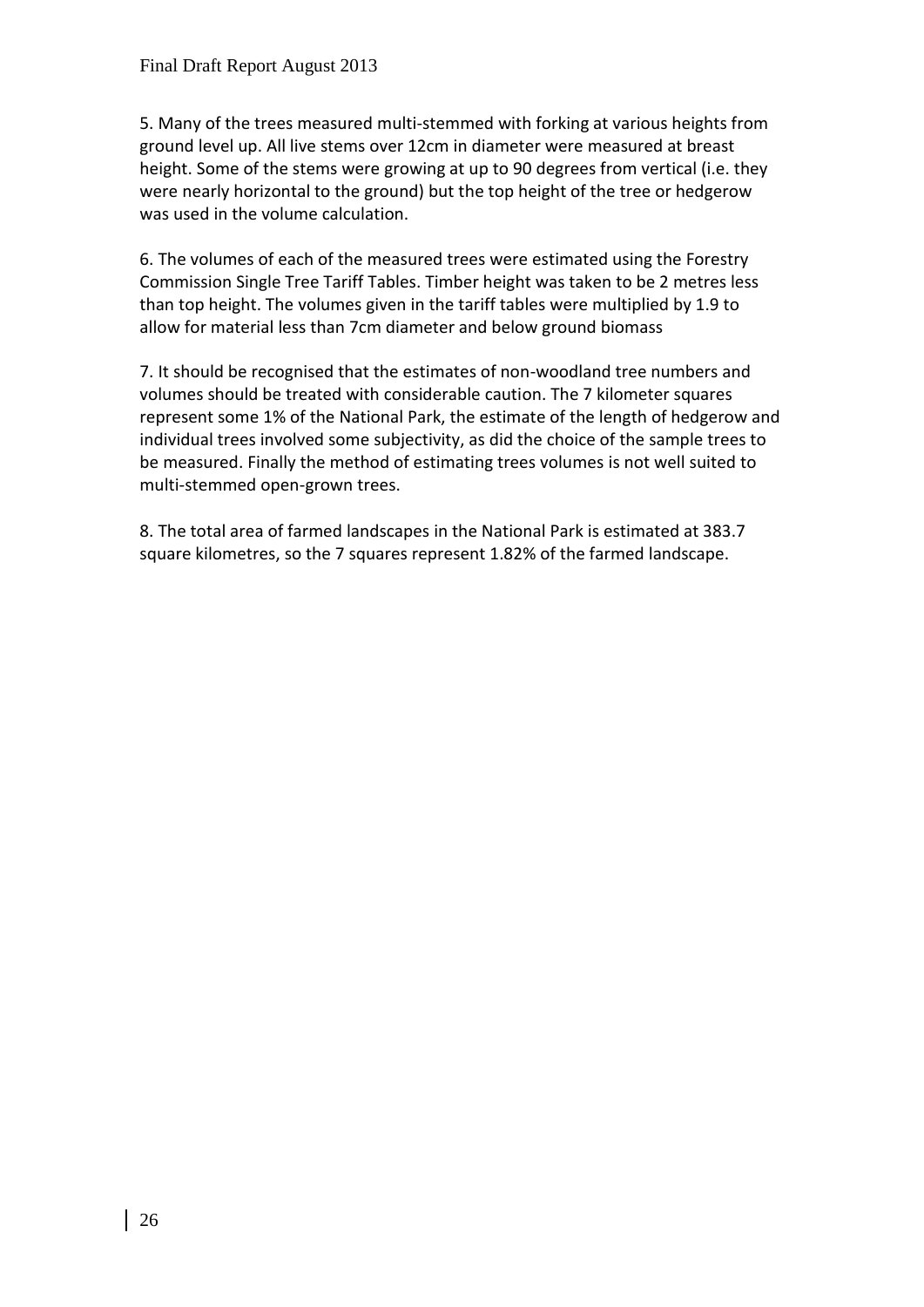# **Appendix 7**

# **Potential carbon sequestration: Native woodland**

| Age         | <b>Tree Biomass</b> | <b>Wood Products</b> | Material Sub. |             | Woodfuel     | <b>TOTAL</b> | Carbon       |
|-------------|---------------------|----------------------|---------------|-------------|--------------|--------------|--------------|
| (Years)     | Carbon Store        | Carbon Store         | Carbon Gain   |             | Carbon Gain  | Carbon Gain  | Emissions    |
|             |                     |                      | (Cumulative)  |             | (Cumulative) | (Cumulative) | (Cumulative) |
| $\mathbf 0$ | 0                   | $\mathbf 0$          |               | $\bf{0}$    | 0            | $\mathbf 0$  | 0            |
| 5           | 1.1                 | 0                    |               | $\bf{0}$    | 0            | 1.1          | 0            |
| 10          | 4.5                 | 0                    |               | $\mathbf 0$ | 0            | 4.5          | 0            |
| 15          | 15.6                | 0                    |               | 0           | 0            | 15.6         | 0            |
| 20          | 47.3                | 0                    |               | $\mathbf 0$ | 0            | 47.3         | 0            |
| 25          | 94.1                | 0                    |               | $\mathbf 0$ | 0            | 94.1         | 0            |
| 30          | 164.9               | 0                    |               | 0           | 0            | 164.9        | 0            |
| 35          | 269.9               | 0                    |               | 0           | 0            | 269.9        | 0            |
| 40          | 331.2               | 0                    |               | $\bf{0}$    | 0            | 331.2        | 0            |
| 45          | 373.1               | 0                    |               | 0           | 0            | 373.1        | 0            |
| 50          | 406.5               | $\mathbf 0$          |               | $\mathbf 0$ | 0            | 406.5        | 0            |
| 55          | 428.4               | 0                    |               | 0           | 0            | 428.4        | 0            |
| 60          | 446.3               | 0                    |               | $\mathbf 0$ | 0            | 446.3        | 0            |
| 65          | 463.3               | 0                    |               | $\mathbf 0$ | 0            | 463.3        | 0            |
| 70          | 478.7               | 0                    |               | $\bf{0}$    | 0            | 478.7        | 0            |
| 75          | 493.4               | $\mathbf 0$          |               | 0           | 0            | 493.4        | 0            |
| 80          | 507.1               | 0                    |               | $\mathbf 0$ | 0            | 507.1        | 0            |
| 85          | 520.7               | 0                    |               | $\mathbf 0$ | 0            | 520.7        | 0            |
| 90          | 533.5               | 0                    |               | $\mathbf 0$ | 0            | 533.5        | 0            |
| 95          | 550.1               | 0                    |               | $\mathbf 0$ | 0            | 550.1        | 0            |
| 100         | 560.7               | 0                    |               | 0           | 0            | 560.7        | 0            |

Native Woodland Model: 50% oak, 30% birch/hazel/rowan, 20% open ground Oak is YC4, non thin Birch/hazel/rowan is YC4, non thin

Carbon densities: oak = 1.03 tonnes CO2 per m3, birch etc = 0.95 tonnes CO2 per m3

All values are in tonnes CO2 per hectare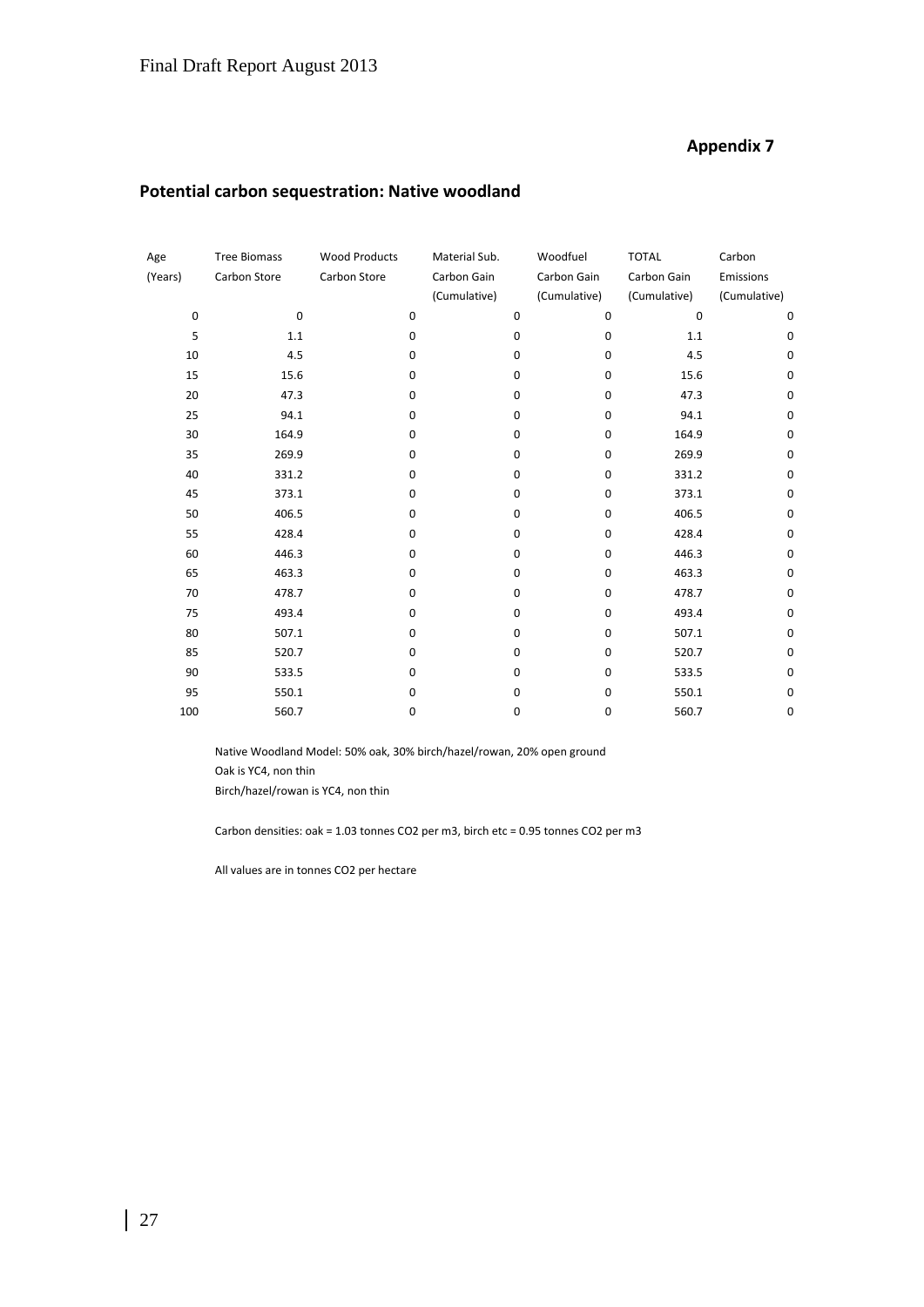

# **Carbon Chart for Exmoor Native Woodland Model: 100 Years**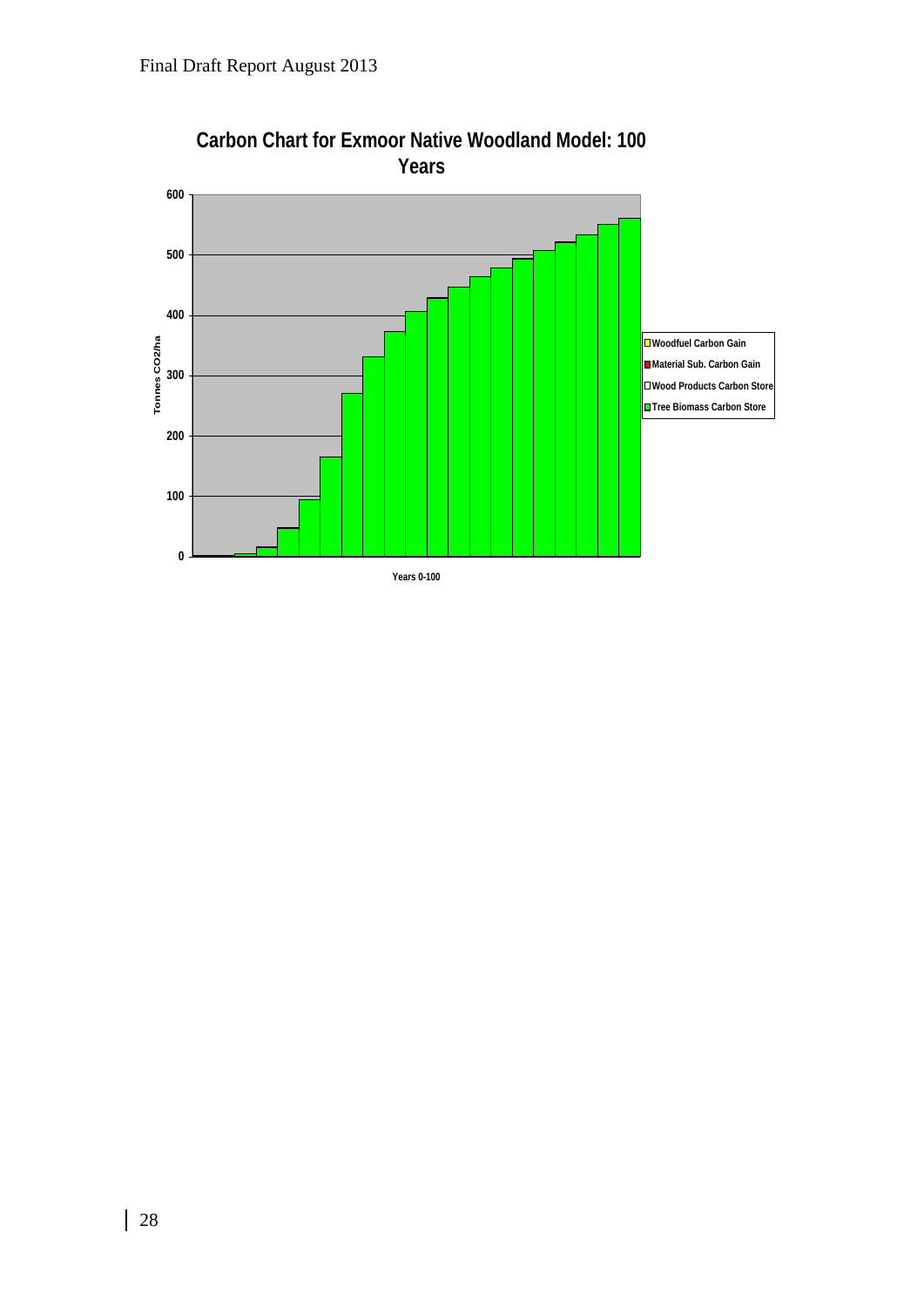#### **Appendix 7 cont.**

#### **Potential carbon sequestration: conifer woodland**

| Age             | <b>Tree Biomass</b> | <b>Wood Products</b> | Material Sub. | Woodfuel     | <b>TOTAL</b> | Carbon       |
|-----------------|---------------------|----------------------|---------------|--------------|--------------|--------------|
| (Years)         | Carbon Store        | Carbon Store         | Carbon Gain   | Carbon Gain  | Carbon Gain  | Emissions    |
|                 |                     |                      | (Cumulative)  | (Cumulative) | (Cumulative) | (Cumulative) |
| $\mathbf 0$     | $\mathbf 0$         | 0                    | $\Omega$      | 0            | $\mathbf 0$  |              |
| $5\phantom{.0}$ | 20.5                | 0                    | $\Omega$      | 0            | 20.5         |              |
| 10              |                     | 0                    | $\Omega$      | $\mathbf 0$  | 72.6         |              |
|                 | 72.6                |                      |               |              |              |              |
| 15              |                     | 10.3                 | $0.1\,$       | 3.7          | 210.7        | 0.4          |
| 20              | 273.2               | 37.1                 | 1.5           | 13.5         | 325.3        | $1.6\,$      |
| 25              | 332.8               | 67.3                 | $7.9$         | 23.3         | 431.3        | 2.9          |
| 30              | 408.8               | 99.9                 | 21.9          | 31.3         | 561.9        | $4.2\,$      |
| 35              | 482.8               | 128.9                | 40.3          | 38.1         | 690.1        |              |
| 40              | 551                 | 149.8                | 63            | 44.1         | 807.9        |              |
| 45              | 591.4               | 162.9                | 84.4          | 49.3         | 888          |              |
| 50              | 633.3               | 165.5                | 103.6         | 53.7         | 956.1        |              |
| 55              | 672.5               | 166.1                | 120.8         | 57.6         | 1017         |              |
| 60              | 711.1               | 167.4                | 136.2         | 60.9         | 1075.6       | 10.7         |
| 65              | 746.3               | 169.4                | 150.3         | 64           | 1130         | 11.4         |
| 70              | 777.4               | 172.2                | 163.4         | 66.8         | 1179.8       | 12.1         |
| 75              | 806.3               | 174                  | 175.7         | 69.4         | 1225.4       | 12.7         |
| 80              | 829.2               | 173.6                | 187.4         | 71.8         | 1262         | 13.3         |
| 85              | 849.1               | 171.8                | 198.6         | 74.1         | 1293.6       | 13.9         |
| 90              | 865.9               | 169.3                | 209.1         | 76.2         | 1320.5       | 14.4         |
|                 |                     |                      |               |              |              | 14.9         |
| 95              | 879.7               | 166.9                | 219.2         | 78.3         | 1344.1       |              |
| 100             | 891.3               | 165.6                | 229           | 80.3         | 1366.2       |              |

Conifer

model 25% Douglas fir, 25% Sitka spruce, 20% Western red cedar, 15% Grand fir, 5% broadleaf, 10% open ground

All conifers are YC 24, selective thin every 5 years

Broadleaf is from the productive broadleaf model, see sheet 3

Carbon densities: DF = 0.75 tonnes CO2 per m3, SS = 0.605 tonnes C per m3, WRC = 0.57 tonnes CO2 per m3, GF = 0.55 tonnes CO2 per m3 Products for 7-18cm conifer material: 20% wood based panels, 30% woodfuel, 20% round fencing, 30% to sawmills.

- of this 30%, half to pallets and packaging, half to fencing

All 18cm+ material to sawmill with 60% sawmill recovery. Sawn wood 70% to construction, 15% to pallets/packaging, 15% to fencing Assumed carbon storage: construction timber - no decay for 49 years, 50% decay at year 50, balance decays at year 90 : pulp, woodfuel, packaging and pallets and mulch/bedding - no carbon storage

: fencing - no decay for 19 years, 50% decay at year 20, balance decays at year 30

: wood based panels - no decay for 19 years, 50% decay at year 20, balance decays at year 30

Material substitution value of 0.85 tonnes CO2 per m3 of sawn product (only for construction timber)

Woodfuel carbon gain assumptions: conifer woodfuel generating 5.0 GJ/m3, saving 495kg CO2 emissions from fossil fuels per m3

Sawmill residues: 50% to wood based panels, 40% to woodfuel, 10% to mulch/bedding

Emission values based on 18kg CO2 per m3 harvested

All values are in tonnes CO2 per hectare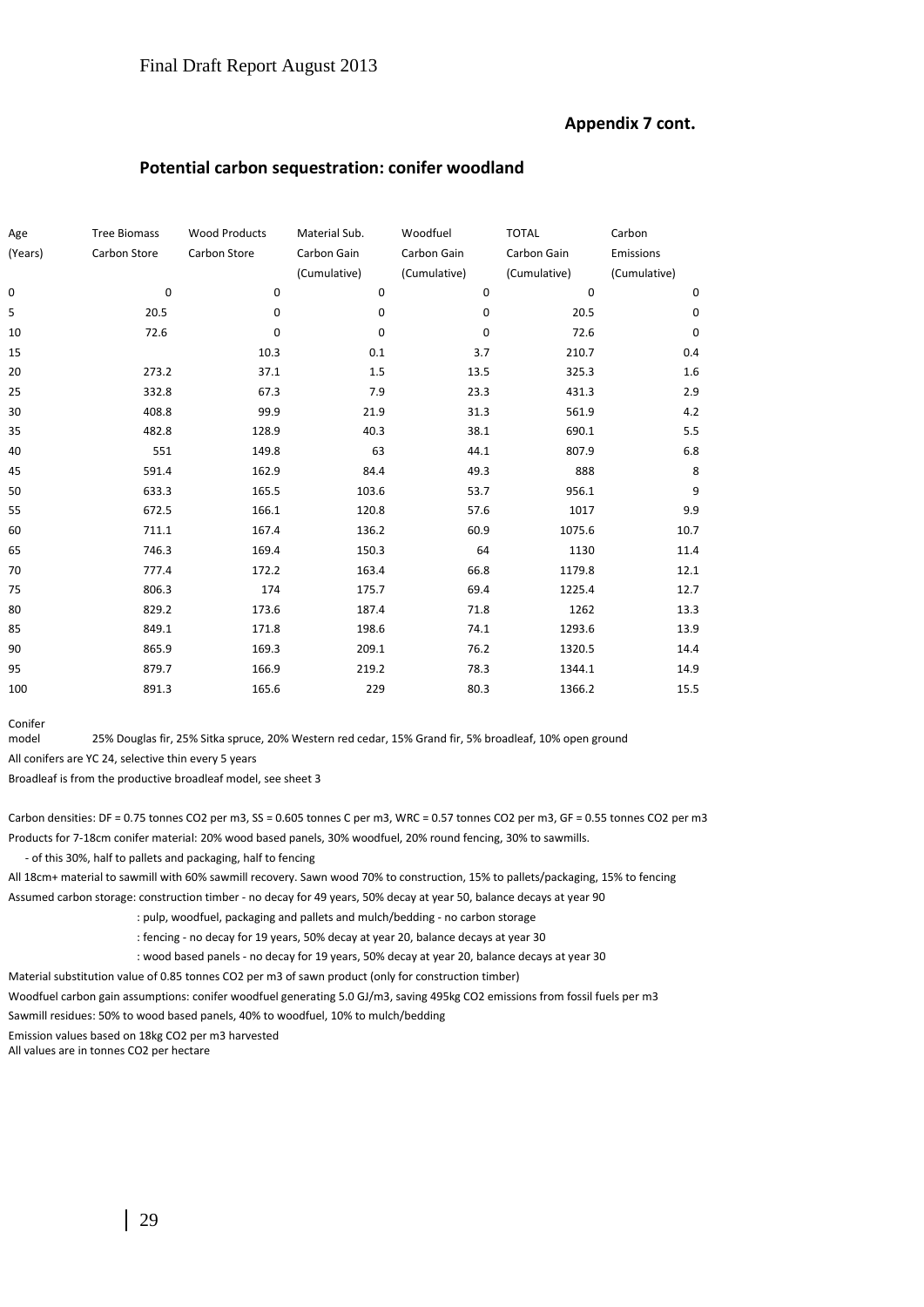

# **Carbon Chart for Exmoor Conifer Model: 100 Years**

 $\overline{\phantom{a}}$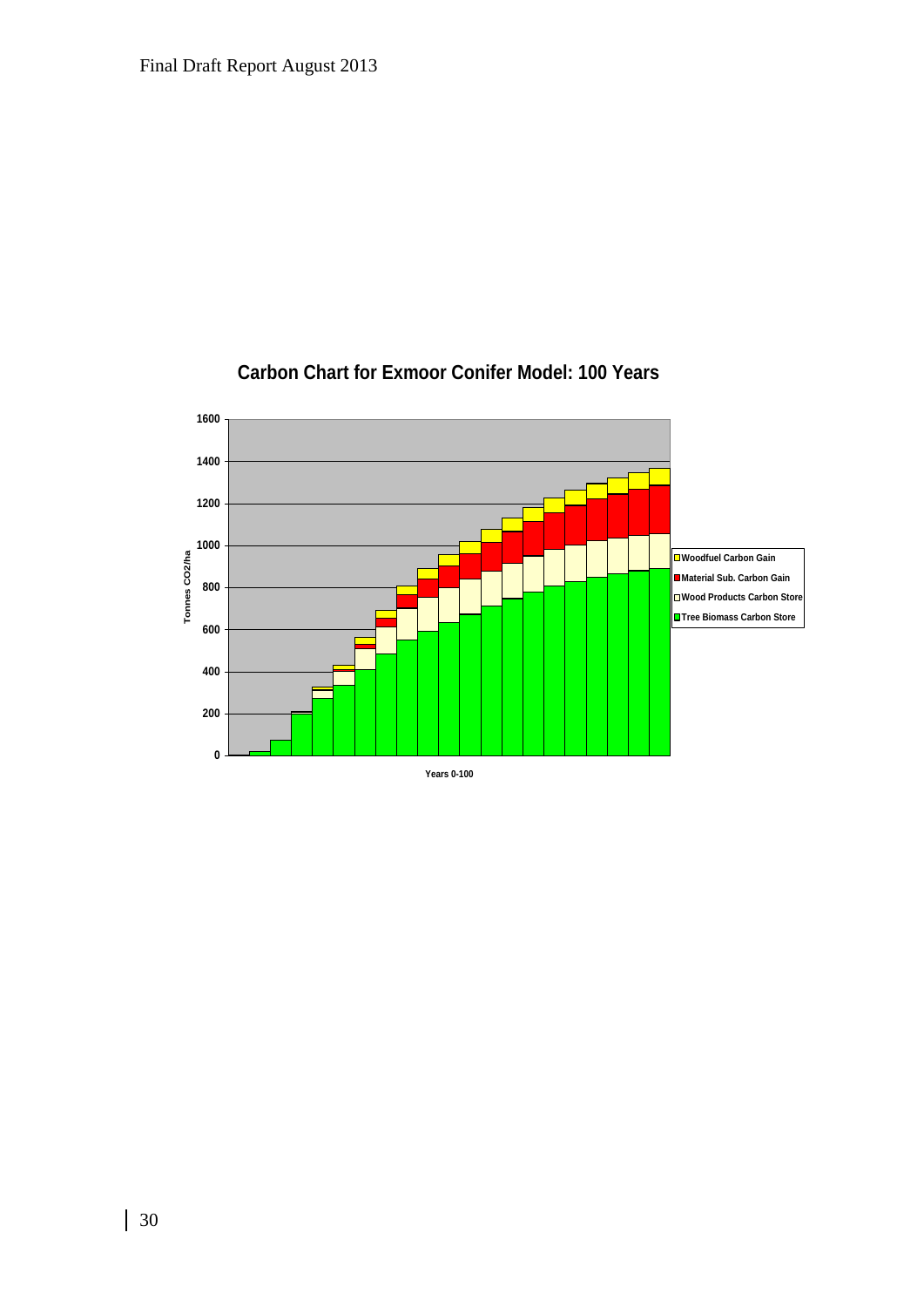#### **Potential carbon sequestration: productive broadleaf woodland**

| Age (Years) | <b>Tree Biomass</b> | <b>Wood Products</b> | Material Sub. | Woodfuel     | <b>TOTAL</b> | Carbon       |
|-------------|---------------------|----------------------|---------------|--------------|--------------|--------------|
|             | Carbon Store        | Carbon Store         | Carbon Gain   | Carbon Gain  | Carbon Gain  | Emissions    |
|             |                     |                      | (Cumulative)  | (Cumulative) | (Cumulative) | (Cumulative) |
| 0           | $\mathbf 0$         | $\mathbf 0$          | $\mathbf 0$   | $\mathbf 0$  | $\mathbf 0$  | 0            |
| 5           | 8.4                 | $\mathbf 0$          | 0             | 0            | 8.4          | 0            |
| 10          | 36.9                | 0                    | $\mathbf 0$   | $\mathbf 0$  | 36.9         | 0            |
| 15          | 118.1               | 1.5                  | $\pmb{0}$     | 5.5          | 125.1        | 0.2          |
| 20          | 221.6               | 5.6                  | 0.2           | 13.2         | 240.6        | 0.6          |
| 25          | 303.1               | 10.9                 | 1.9           | 27.8         | 343.7        | 1.2          |
| 30          | 355.7               | 17.9                 | 5.8           | 42.5         | 421.9        | 1.8          |
| 35          | 394.4               | 24.9                 | 10.8          | 56.4         | 486.5        | 2.4          |
| 40          | 438.2               | 31.3                 | 17            | 69.8         | 556.3        | 3            |
| 45          | 477                 | 36.2                 | 22.7          | 82.7         | 618.6        | 3.6          |
| 50          | 508.5               | 40.2                 | 28.6          | 93.2         | 670.5        | 4.1          |
| 55          | 537.4               | 45.8                 | 35.8          | 103.2        | 722.2        | 4.6          |
| 60          | 564.1               | 51.3                 | 42.7          | 111.3        | 769.4        | 5.1          |
| 65          | 585                 | 57.6                 | 49.8          | 118.8        | 811.2        | 5.5          |
| 70          | 606                 | 64.2                 | 57.2          | 125.9        | 853.3        | 5.9          |
| 75          | 624.4               | 70.9                 | 64.5          | 132.5        | 892.3        | 6.4          |
| 80          | 636.9               | 77.3                 | 73.5          | 139.1        | 926.8        | 6.8          |
| 85          | 648.7               | 83.3                 | 78.7          | 145.1        | 955.8        | 7.2          |
| 90          | 659.4               | 89.2                 | 85.7          | 151.4        | 985.7        | 7.6          |
| 95          | 668.9               | 94.2                 | 92.2          | 157.2        | 1012.5       | 8            |
| 100         | 673.2               | 100.5                | 98.7          | 162.7        | 1035.1       | 8.4          |

Productive Broadleaf Model: 25% oak, 25% sycamore/ash/birch, 25% beech, 15% conifer, 10% open ground

Oak is YC 8, other broadleaves are YC 10, thin every 5 years for all

Conifers are as per the conifer model (Sheet 2), all YC 24

Carbon densities: oak = 1.03 tonnes CO2 per m3, SAB = 0.95 tonnes CO2 per m3, beech = 1.0 tonnes CO2 per m3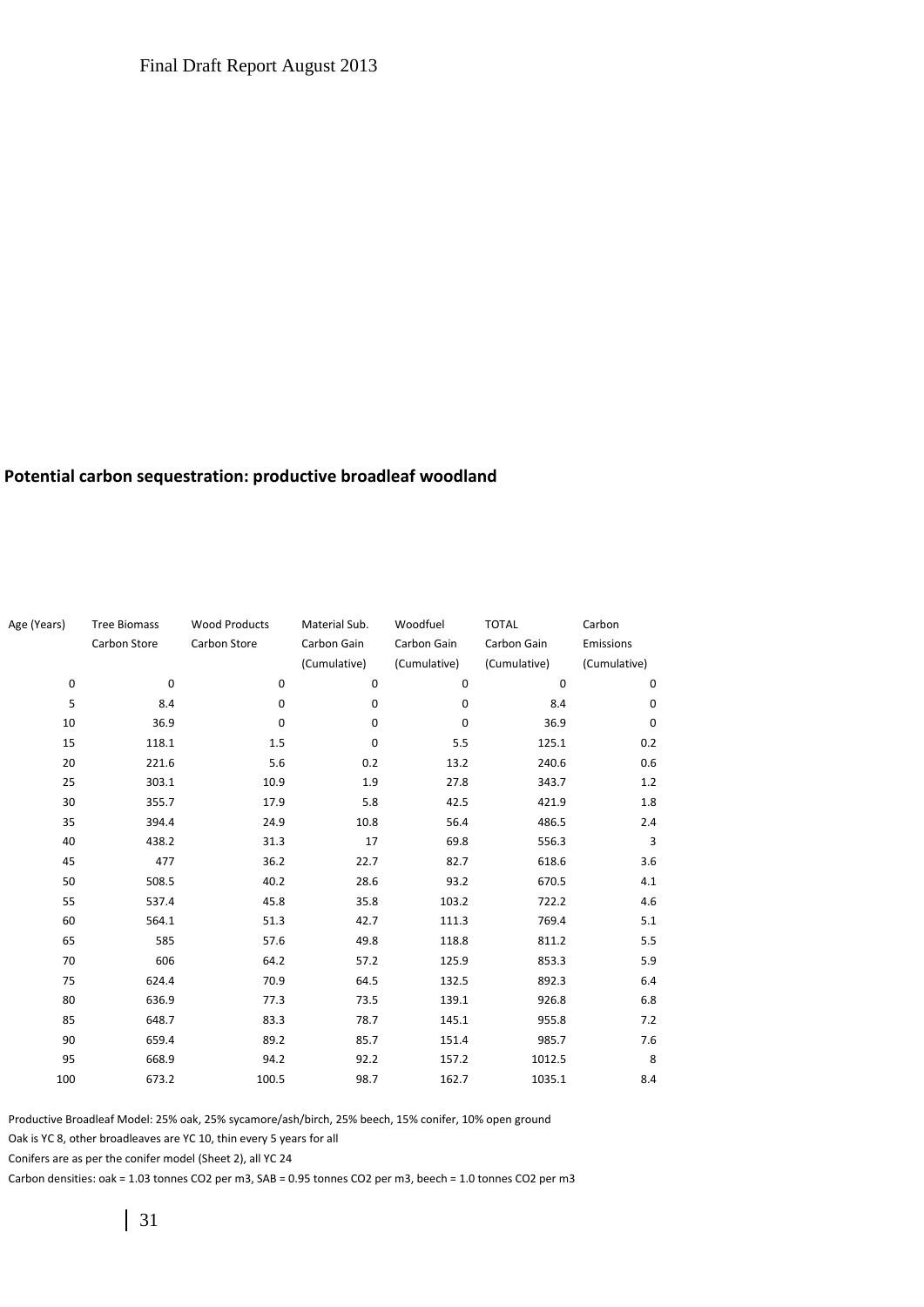Products for 7-18 cm braodleaf material: all to woodfuel

Products for over 18cm broadleaf material: 80% to sawlog, 20% to woodfuel

Sawmill has 60% recovery, all residues to woodfuel

All sawn output to constuction (80%), furniture and fencing

Assumed carbon storage: all sawn output has at least 70 years product life. No carbon storage with woodfuel

Material substitution value of 0.85 tonnes CO2 per m3 of sawn product (construction only)

Woodfuel carbon gain assumptions: broadleaf woodfuel generating 6.3 GJ/m3 saving 623 kg CO2 per m3

Emission values based on 18 kg CO2 per m3 harvested

All values are in tonnes CO2 per hectare



#### **Carbon Chart for Exmoor Productive Broadleaf Model: 100 Years**